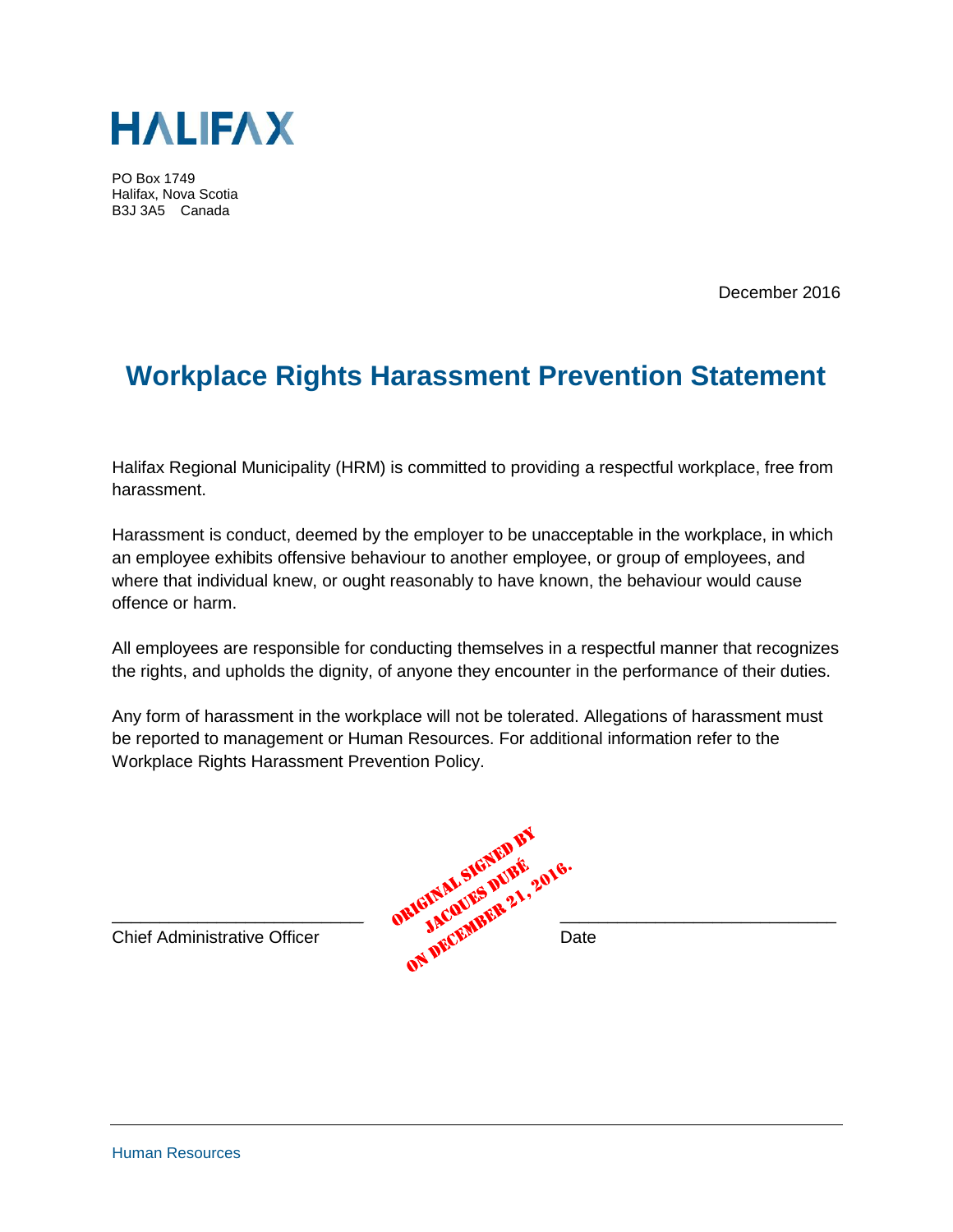# **Workplace Rights Harassment Prevention Policy**

Human Resources Policy Updated: December 2016 Effective Date: January 1, 2017

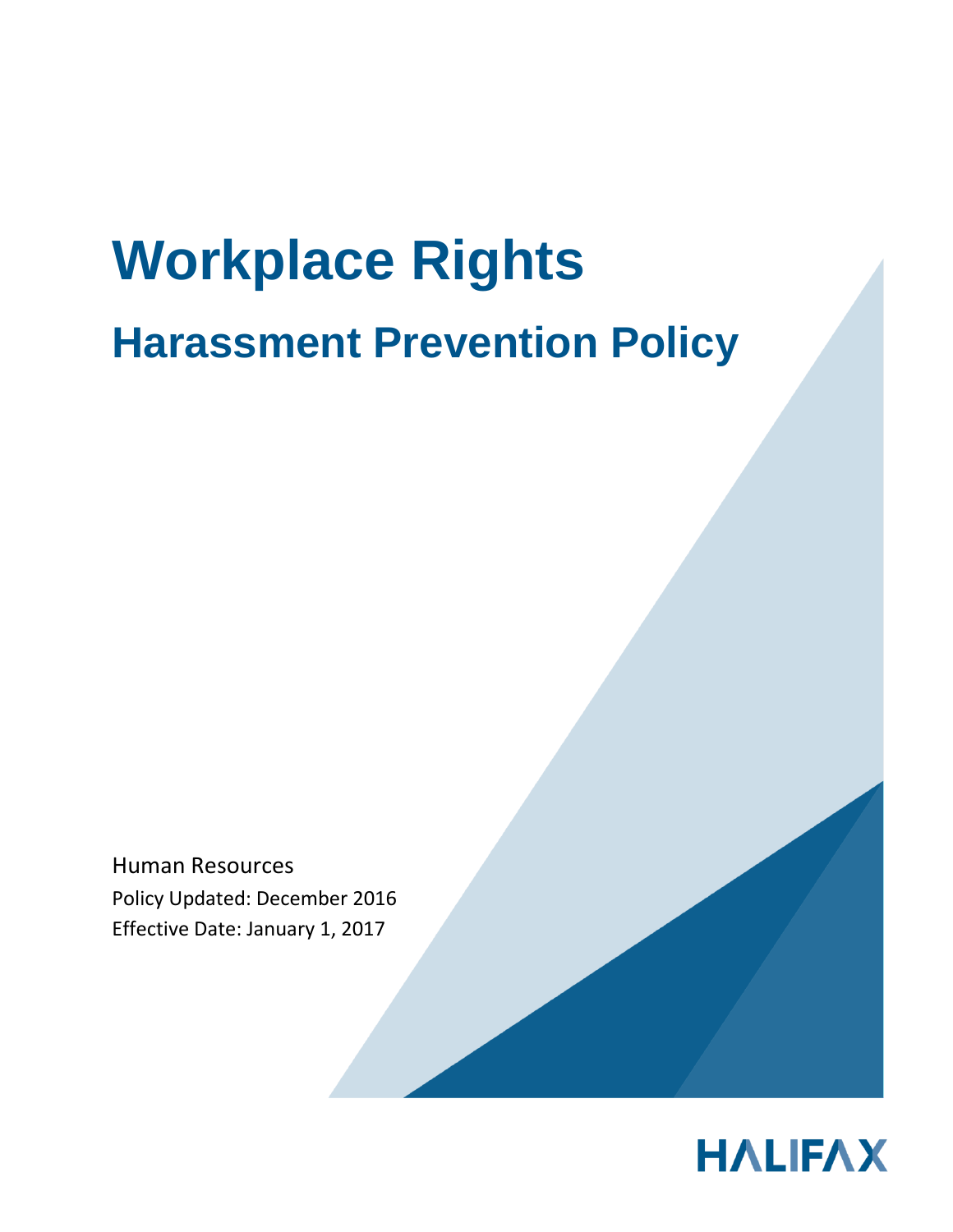### Contents

| 4.1<br>4.1.1 |  |
|--------------|--|
| 4.2          |  |
| 4.3          |  |
|              |  |
| 5.1          |  |
| 5.2          |  |
| 5.3          |  |
| 5.4          |  |
| 5.5          |  |
| 5.6          |  |
| 5.7          |  |
| 5.8          |  |
| 5.9          |  |
| 5.10         |  |
| 5.11         |  |
| 5.12         |  |
| 5.13         |  |
| 5.14         |  |
| 5.15         |  |

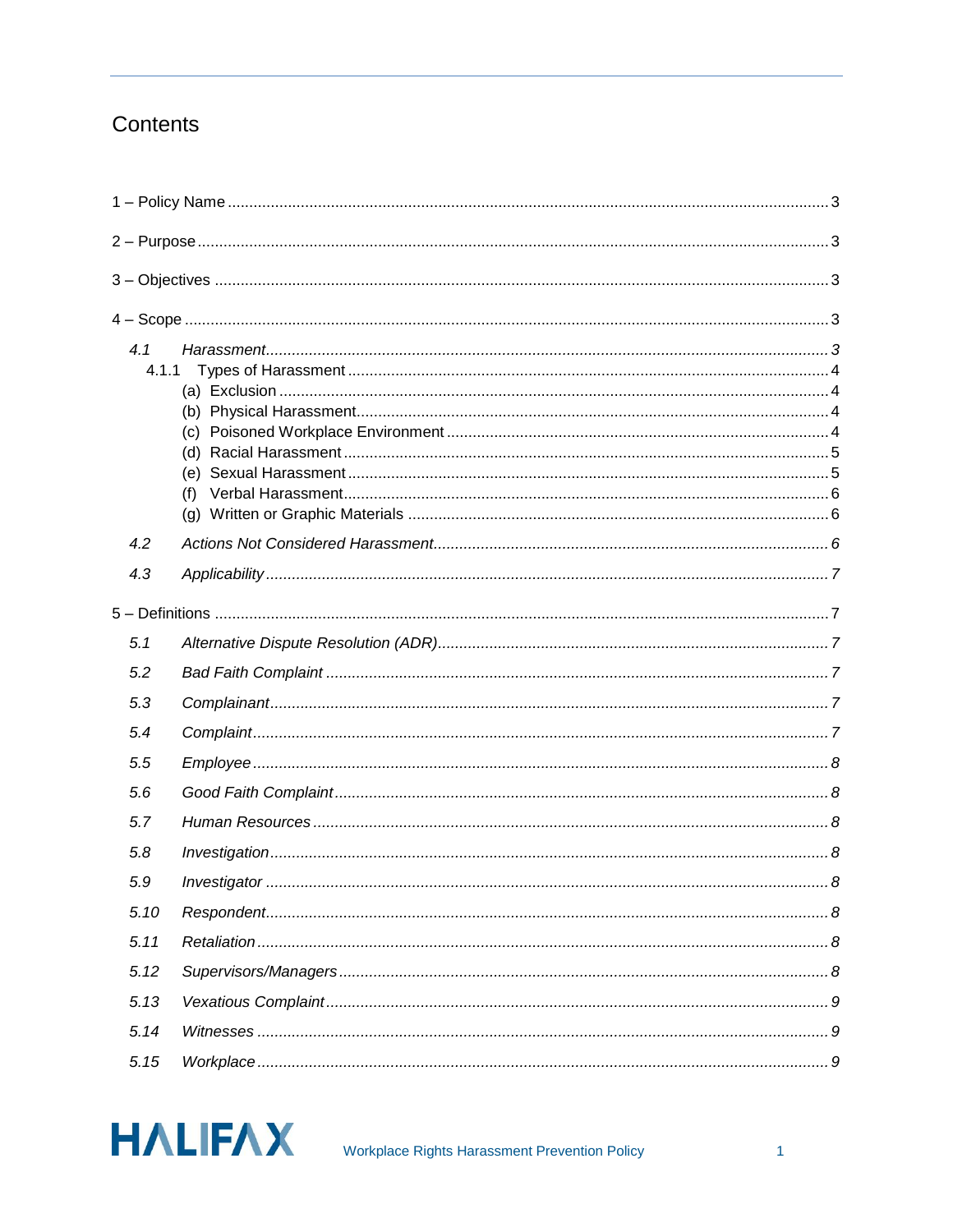| 6.1          |  |
|--------------|--|
| 6.2          |  |
| 6.3          |  |
| 6.4          |  |
| 6.5          |  |
| 6.6          |  |
|              |  |
| 7.1          |  |
| 7.2          |  |
| 7.3          |  |
| 7.4          |  |
| 7.5<br>7.5.1 |  |
| 7.5.2        |  |
| 7.5.3        |  |
| 7.5.4<br>7.6 |  |
|              |  |
| 7.7          |  |
| 7.8          |  |
| 7.9          |  |
| 7.10         |  |
| 7.11         |  |
|              |  |
|              |  |
|              |  |
|              |  |
|              |  |
|              |  |
|              |  |
|              |  |

<span id="page-3-0"></span>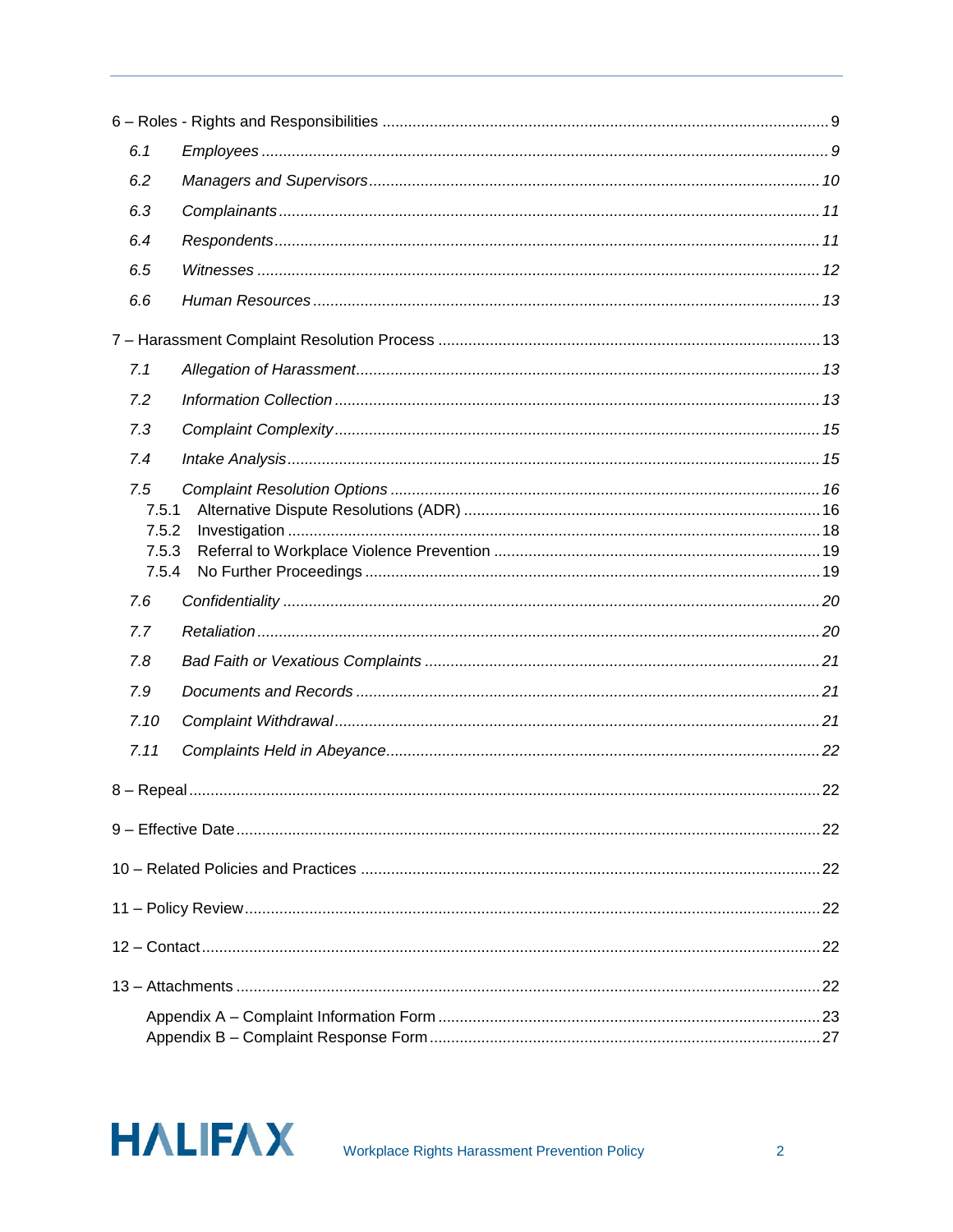#### **1 – Policy Name**

*Workplace Rights Harassment Prevention Policy*

#### <span id="page-4-0"></span>**2 – Purpose**

The *Workplace Rights Harassment Prevention Policy* supports Halifax Regional Municipality (HRM or the municipality) in its commitment to provide a harassment-free environment where all persons are treated with dignity and respect.

#### <span id="page-4-1"></span>**3 – Objectives**

- 3.1 The objectives of this Policy are to:
	- Promote a working environment that is free from harassment.
	- Inform employees that harassment is strictly prohibited.
	- Communicate the rights and responsibilities of all employees under this Policy.
	- Identify types of offensive and/or inappropriate behaviours that would be deemed harassment.
	- Establish a process for receiving harassment complaints.
	- Provide ways to resolve complaints fairly and effectively.
- 3.2 This Policy is not intended to limit or restrict the Employer's right to manage.

#### <span id="page-4-2"></span>**4 – Scope**

<span id="page-4-3"></span>4.1 Harassment

For the purposes of this Policy, harassment is conduct, considered by the employer to be unacceptable in the workplace, in which an employee exhibits offensive behaviour to another employee, or group of employees, and where that individual knew, or ought reasonably to have known, the behaviour would cause offence or harm.

The harassment definition incorporates the following:

- Harassment may consist of verbal, written or physical behaviours employed directly (e.g. in person) or indirectly (e.g. via social media).
- A reasonable person would know that the harassing behaviour is unwelcome.
- Harassment generally stems from a pattern of offensive behaviour; however, it can result from a one-time incident if that incident is reasonably severe.
- Lack of intent to harass does not alter a finding of harassment.
- The person being harassed does not have to voice objections for a harassment complaint to be established.
- The prohibited behaviour does not have to be directed at a specific employee; it can include the workplace in general, creating a poisoned workplace environment.

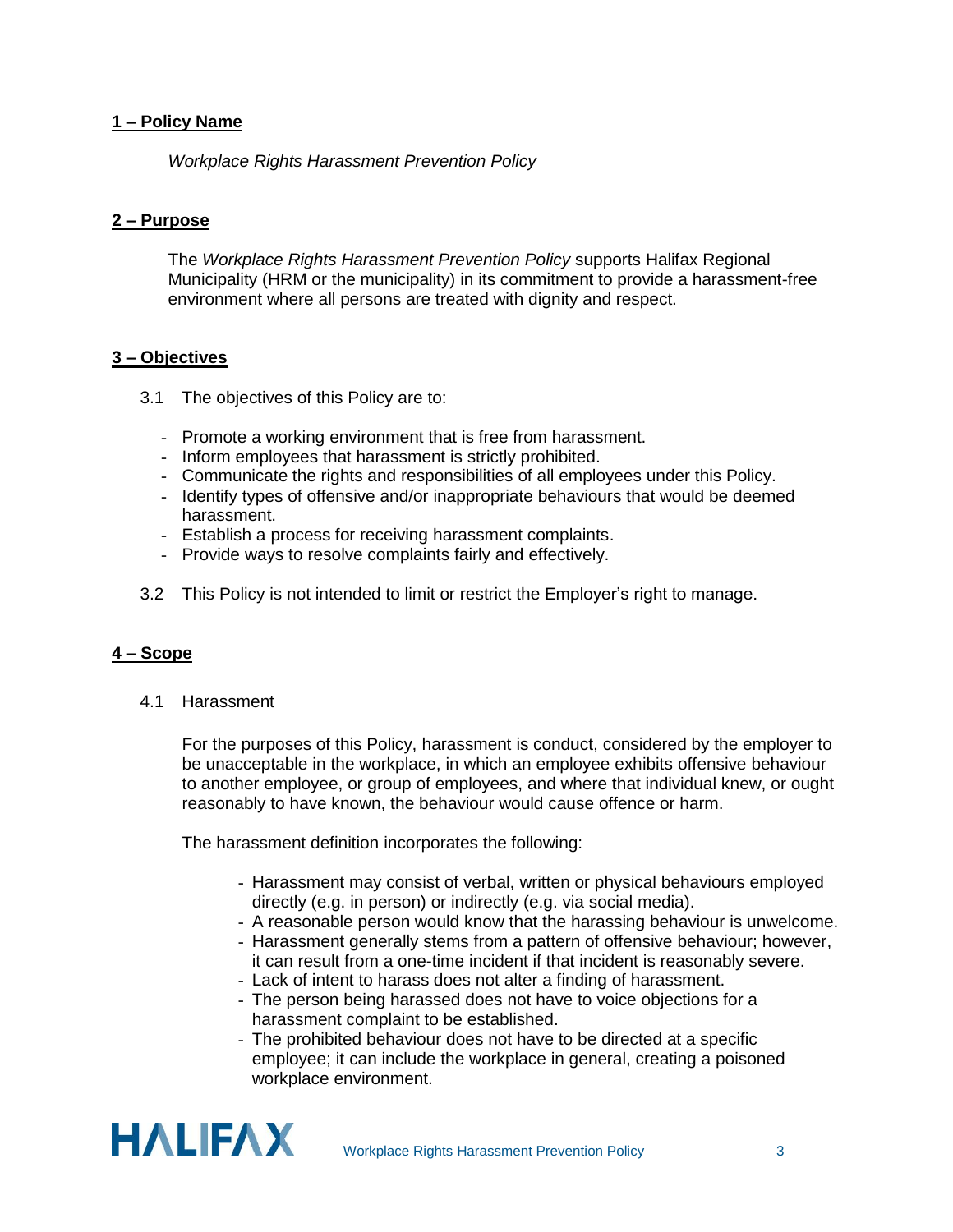This Policy includes harassment based on a prohibited ground of discrimination specified under the *Nova Scotia Human Rights Act*. These grounds consist of age; race; colour; religion; creed; sex; sexual orientation; gender identity; gender expression; physical or mental disability; irrational fear of contracting an illness or disease; ethnic, national or aboriginal origin; family status; marital status; source of income; political belief, affiliation or activity; and an individual's association with another individual or class of individuals having the characteristics of any of the prohibited grounds. This Policy also extends to include workplace harassment not linked to a prohibited ground.

#### <span id="page-5-1"></span><span id="page-5-0"></span>4.1.1 Types of Harassment

(a) Exclusion

Exclusion involves shunning or ostracism of an individual, or group of individuals. It can include, but is not limited to, isolating others by:

- No longer communicating with them.
- Denying or ignoring their presence.
- Distancing them from others.
- Purposefully omitting them from decisions, conversations, and workrelated events without valid reason.
- <span id="page-5-2"></span>(b) Physical Harassment

Physical harassment involves any unwelcome physical behaviour including threatening or offensive gestures, physical intimidation, coercion, assault, practical jokes or "horseplay" that would reasonably result in embarrassment or humiliation.

If initial analysis of the complaint identifies that the alleged physical harassment involves a threat of physical harm or actual physical harm has occurred, the complaint may be referred to Health, Safety & Wellness for investigation under HRM's *Workplace Violence Prevention Corporate Procedure*.

<span id="page-5-3"></span>(c) Poisoned Workplace Environment

A Poisoned Workplace Environment occurs when inappropriate conduct is so frequent that it results in a hostile or offensive workplace. The conduct may not be directed at anyone in particular, but has the overall effect of creating an uncomfortable environment that negatively affects well-being and productivity. A poisoned workplace environment can exist even if Employees participate in, or do not object to, demeaning behaviour.

Behaviours contributing to poisoned workplace environments include, but are not limited to, the following:

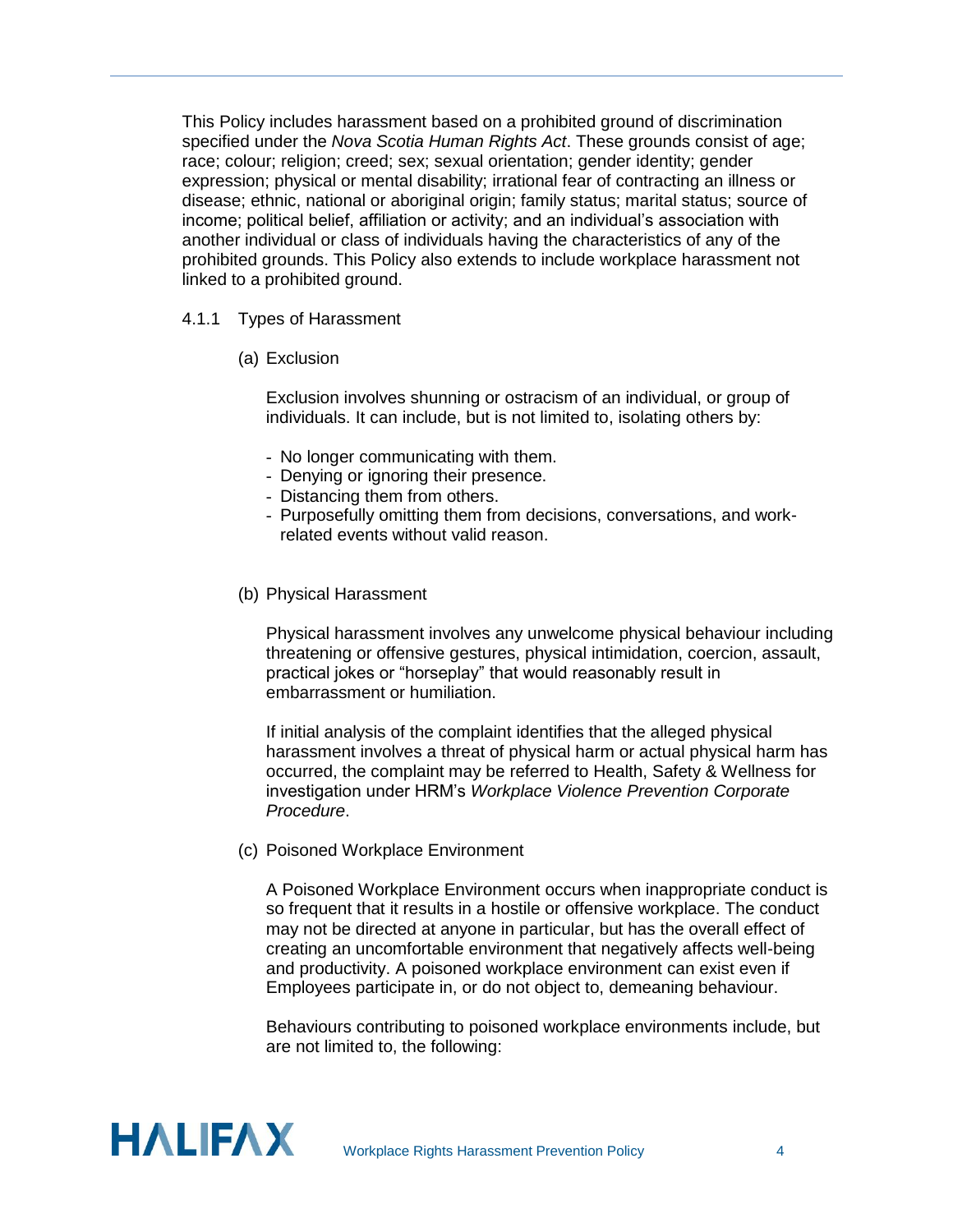- Offensive graffiti or posting of inappropriate materials.
- Sexual, racial, and religious insults or jokes, including those regarding sexual orientation.
- Abusive treatment of other Employees, such as frequent name calling, insults or exclusion.
- Intimidating actions such as yelling, slamming doors, kicking desks or throwing objects.
- Regular use of profanities and/or abusive language, even if it not directed at a specific person.
- Undermining other Employees' reputations through malicious gossip, negative electronic postings or cyber-bullying.
- <span id="page-6-0"></span>(d) Racial Harassment

Racial harassment is offensive behaviour based on the grounds of race, colour, citizenship, place of origin, ancestry, ethnic background or creed that includes, but is not limited to:

- Derogatory communications, images or offensive stereotypical conduct (e.g. racial slurs, ethnic jokes, insulting depictions, adverse differential treatment.)
- Criticizing or being intolerant to racial differences in appearance or customs.
- <span id="page-6-1"></span>(e) Sexual Harassment

Sexual Harassment means any offensive or bothersome conduct or course of comment, gesture, or contact of a sexual nature that would reasonably cause offense or humiliation.

Sexual harassment also includes placing conditions of a sexual nature on employment, training or promotional opportunities, as well as receipt of services or contracts.

Examples of unwanted behaviours that can constitute sexual harassment include, but are not limited to, the following:

- Unwanted physical contact including hugging or touching.
- Inquiries or comments about a person's sex life.
- Telephone calls, e-mails, notes, social media messages or other forms of communication with sexual overtones.
- Gender or sexual orientation based insults or jokes causing embarrassment or humiliation.
- Unwanted or repeated social or sexual invitations that a reasonable person would know to be unwelcome.
- Inappropriate or unwelcome attention, leering, or comments about a person's physical attributes or appearance.
- Reprisal or threat of harm, against an Employee for rejecting a sexual advance.

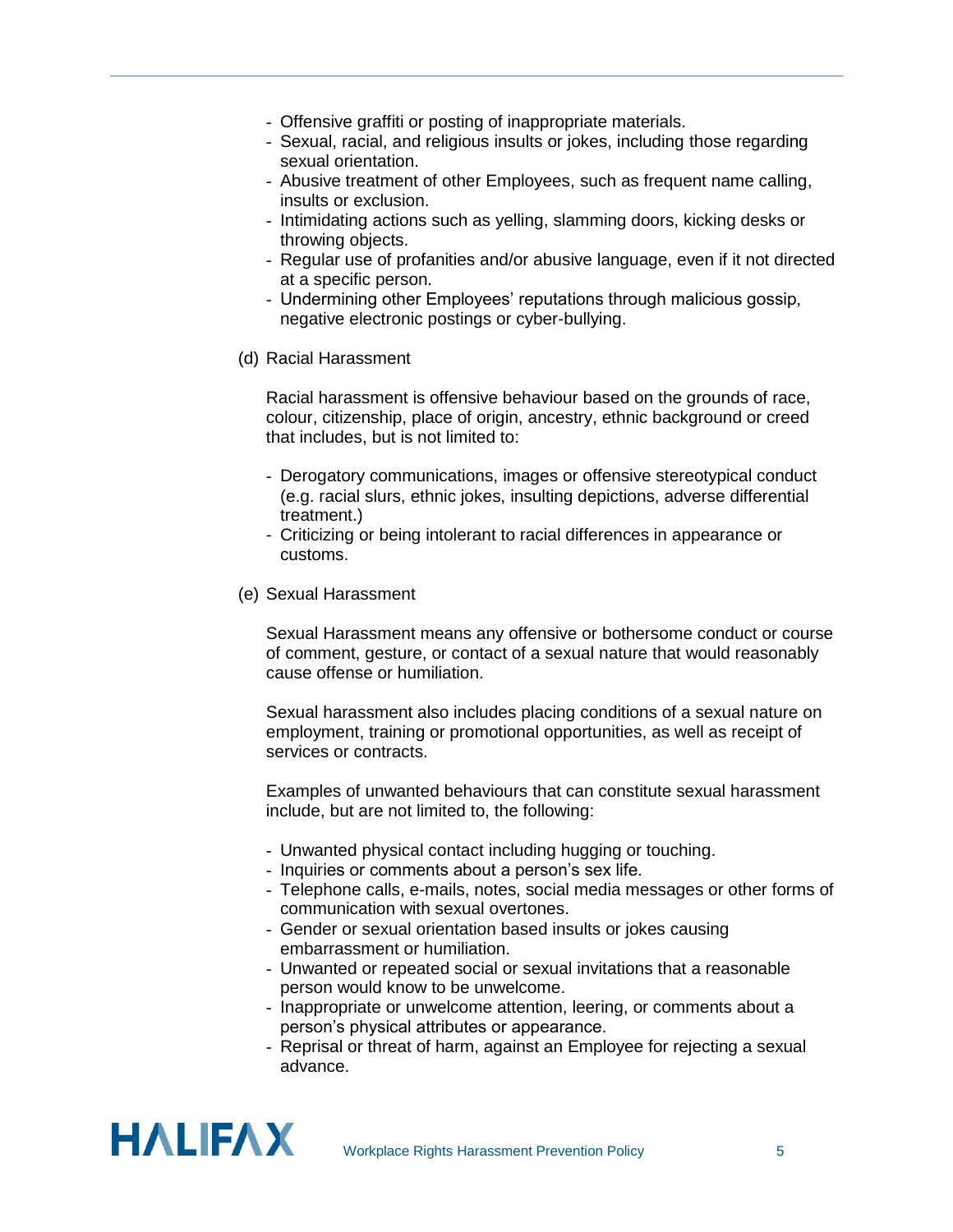<span id="page-7-0"></span>(f) Verbal Harassment

Verbal harassment is an offensive course of demeaning comments directed at an Employee, or used in reference about an Employee, that would reasonably undermine the reputation of that Employee in the workplace. Verbal harassment includes insults, name-calling, threats, slurs, crude or degrading comments, innuendoes, profanities and negative stereotyping that would reasonably cause offence.

If initial analysis of the complaint identifies that an alleged verbal threat involves references to physical harm, the complaint may be directed to Health, Safety & Wellness for investigation under HRM's *Workplace Violence Prevention Corporate Procedure*.

<span id="page-7-1"></span>(g) Written or Graphic Materials

Written or graphic materials include offensive graffiti, printed materials, notes, letters, e-mails and social media messages; displaying or distributing personal or stereotypical derogatory or inappropriate materials, pictures, jokes or cartoons that portray a person's personal or physical attributes in a negative or humiliating manner.

#### <span id="page-7-2"></span>4.2 Actions Not Considered Harassment

While each complaint is assessed on its own merits, the following examples of normal workplace functioning and interactions would usually not be considered as harassment:

- A disagreement.
- A comment or action that is not persistent or severe.
- Interpersonal conflict between co-workers unless severe and prolonged.
- Changes in work location, co-workers or assignments.
- Less than optimal management or supervision.
- A single comment or action, unless it is reasonably severe and has a lasting harmful effect.
- Rudeness, unless it is extreme and persistent.
- Stressful workplace conditions resulting from workload, technological change, or impending layoff.
- Performance management.
- Appropriate exercise of managerial authority.
- Appropriate discipline.

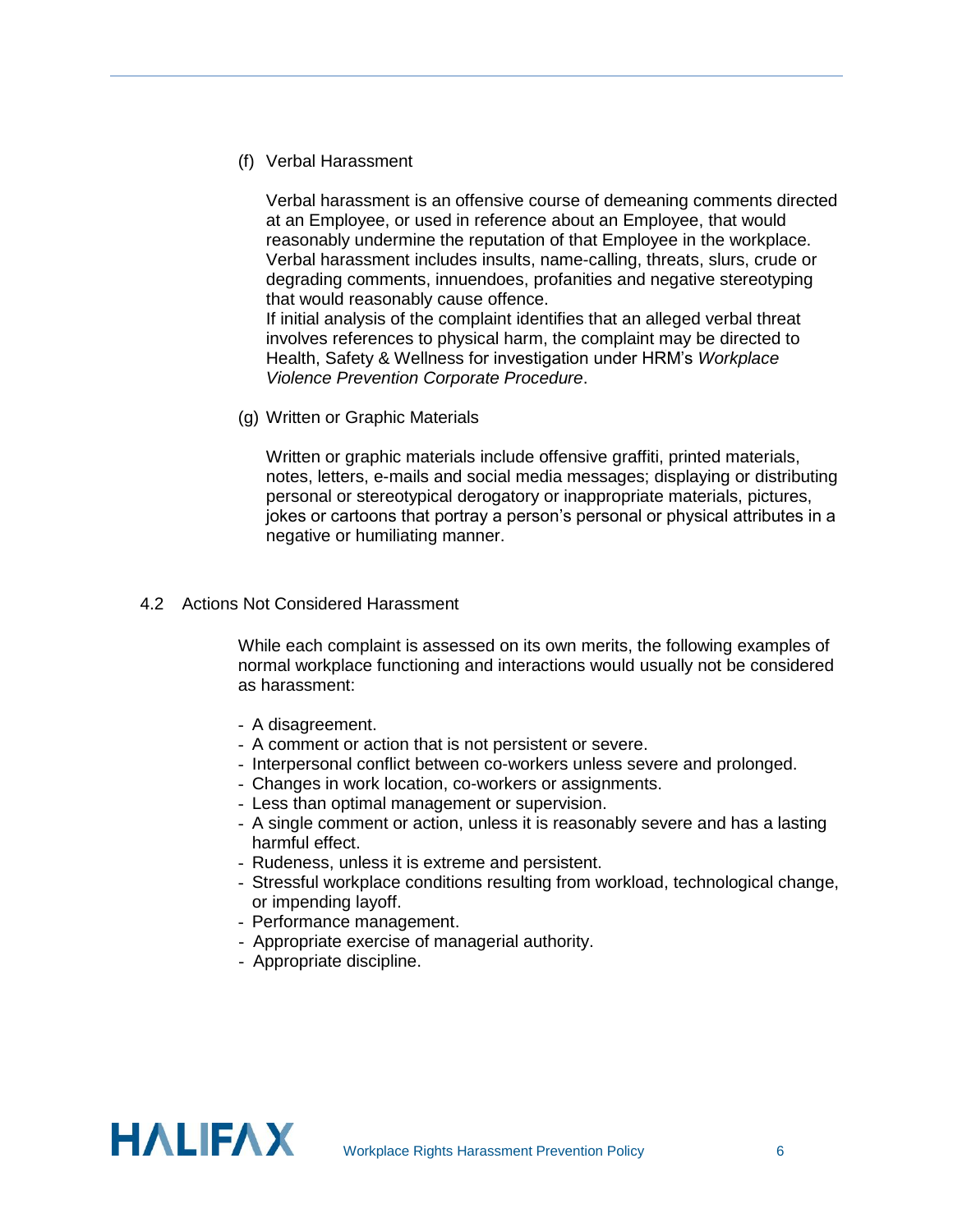#### <span id="page-8-0"></span>4.3 Applicability

This Policy applies to all Halifax Regional Municipality employees, volunteers, student trainees, interns and contractors, with the following exception:

4.3.1 Halifax Regional Police

Sworn police officers and identified special constables employed by Halifax Regional Police are governed by the Police Act of Nova Scotia and the HRPA Collective Agreement. Formal complaints involving these employees are pursuant to discipline under the Police Act. If both parties agree that a formal complaint is not the best resolution and wish to seek an Alternative Dispute Resolution (e.g. Facilitated Discussion, Mediation or other remedy based process), then the *Workplace Rights Harassment Prevention Policy* may be applied.

Allegations of harassment between non-sworn employees of Halifax Regional Police are administered under the *Workplace Rights Harassment Prevention Policy*.

#### <span id="page-8-1"></span>**5 – Definitions**

- <span id="page-8-2"></span>5.1 Alternative Dispute Resolution (ADR) ADR involves the use of collaborative problem-solving techniques to address the complaint. To use this approach, a willingness to voluntarily engage in the process must be agreed upon by both the Complainant and Respondent.
- <span id="page-8-3"></span>5.2 Bad Faith Complaint

Bad faith complaints occur when an Employee intentionally misleads the Employer by knowingly withholding relevant information or providing false information in support of a complaint, and includes situations where the Employee proceeds with, or continues with an allegation when the Employee has no honest or sincere belief that a violation of this Policy has occurred.

<span id="page-8-4"></span>5.3 Complainant

The Complainant is an Employee, or Employees, making a complaint of harassment under this Policy. The Complainant could be the target of the alleged harassment or an observer who has made a third-party complaint.

<span id="page-8-5"></span>5.4 Complaint

An allegation of harassment submitted to a Supervisor/Manager using a *Complaint Information Form*.

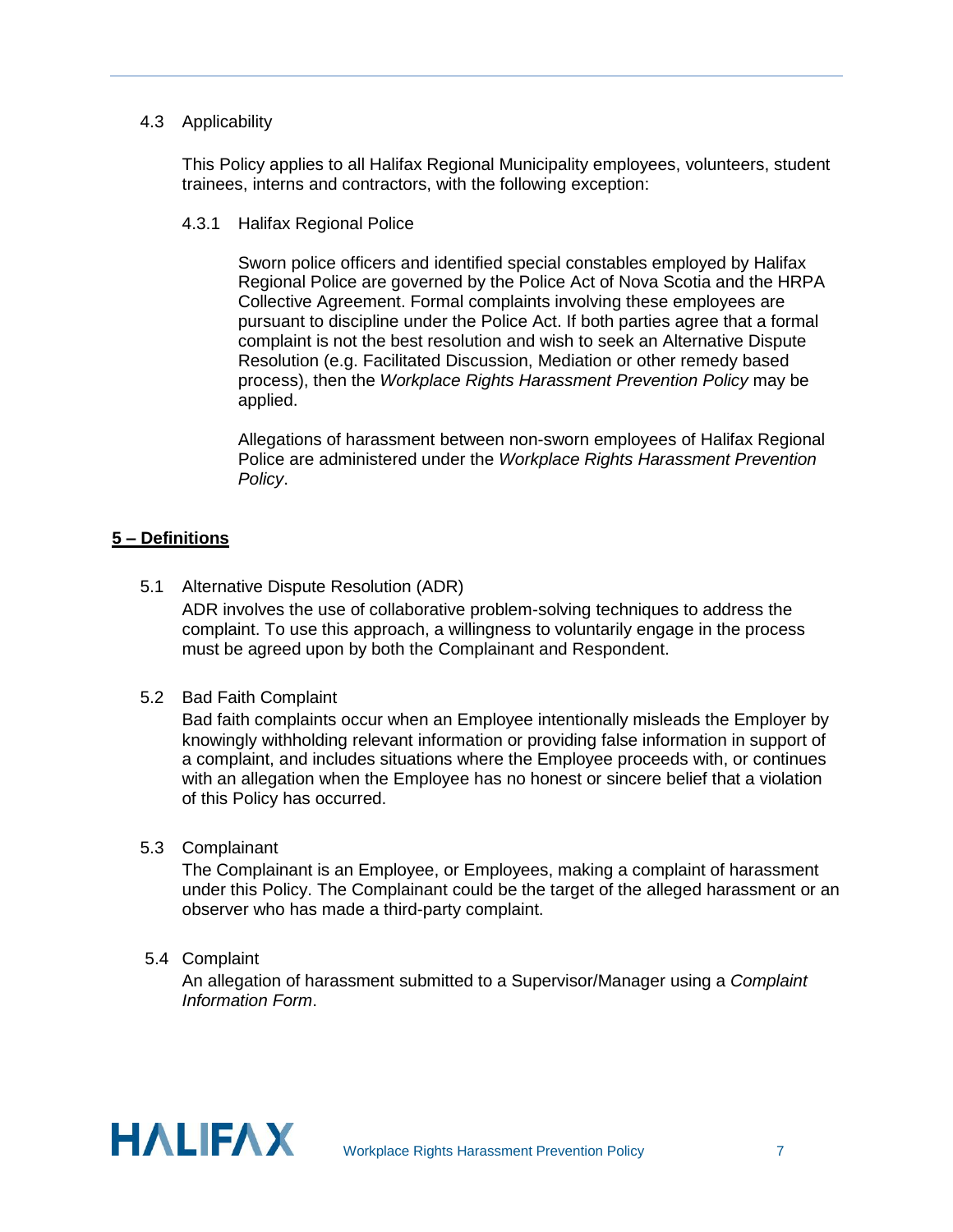<span id="page-9-0"></span>5.5 Employee

For the purposes of this Policy, employee means a person engaged in a contract of employment with the municipality (Halifax Regional Police sworn members excepted as per section 4.3) and also includes contractors and persons involved with the municipality as volunteers, student trainees and interns.

#### <span id="page-9-1"></span>5.6 Good Faith Complaint

Good faith complaints are those alleged by a Complainant who honestly and sincerely believes that inappropriate behaviour, in violation of this Policy, has occurred.

#### <span id="page-9-2"></span>5.7 Human Resources

Professionals who provide consultation, advice and guidance on human resource matters including workplace rights.

- 5.7.1 Human Resources Business Partners HR professionals responsible for supporting specific business units.
- 5.7.2 Human Resources, Organizational Effectiveness & Learning for the purpose of this Policy, the section of Human Resources responsible for handling complex harassment complaints, including Intake Analysis, Alternative Dispute Resolutions and Investigations.

#### <span id="page-9-3"></span>5.8 Investigation

A process conducted by an Investigator, who gathers and analyzes information surrounding a complaint to arrive at a conclusion based on the evidence provided.

<span id="page-9-4"></span>5.9 Investigator

The Human Resources or other qualified professional who conducts a thorough and impartial examination of facts relating to a workplace harassment complaint.

#### <span id="page-9-5"></span>5.10 Respondent

The Respondent is the Employee, or Employees, alleged to have engaged in harassment in the workplace, who reply to the allegations using a *Complaint Response Form*.

#### <span id="page-9-6"></span>5.11 Retaliation

Unjustified actions or threats of repercussions against an Employee for having participated in the harassment prevention process. Examples of retaliation include, but are not limited to, unfair work assignments, denial of leave or training opportunities, exclusion, undermining of a person's reputation, threats or intimidation.

#### <span id="page-9-7"></span>5.12 Supervisors/Managers

Supervisors and Managers are individuals, who have the authority and responsibility to direct the actions of Employees under their supervision. This includes persons in acting or temporary Manager or Supervisor positions.

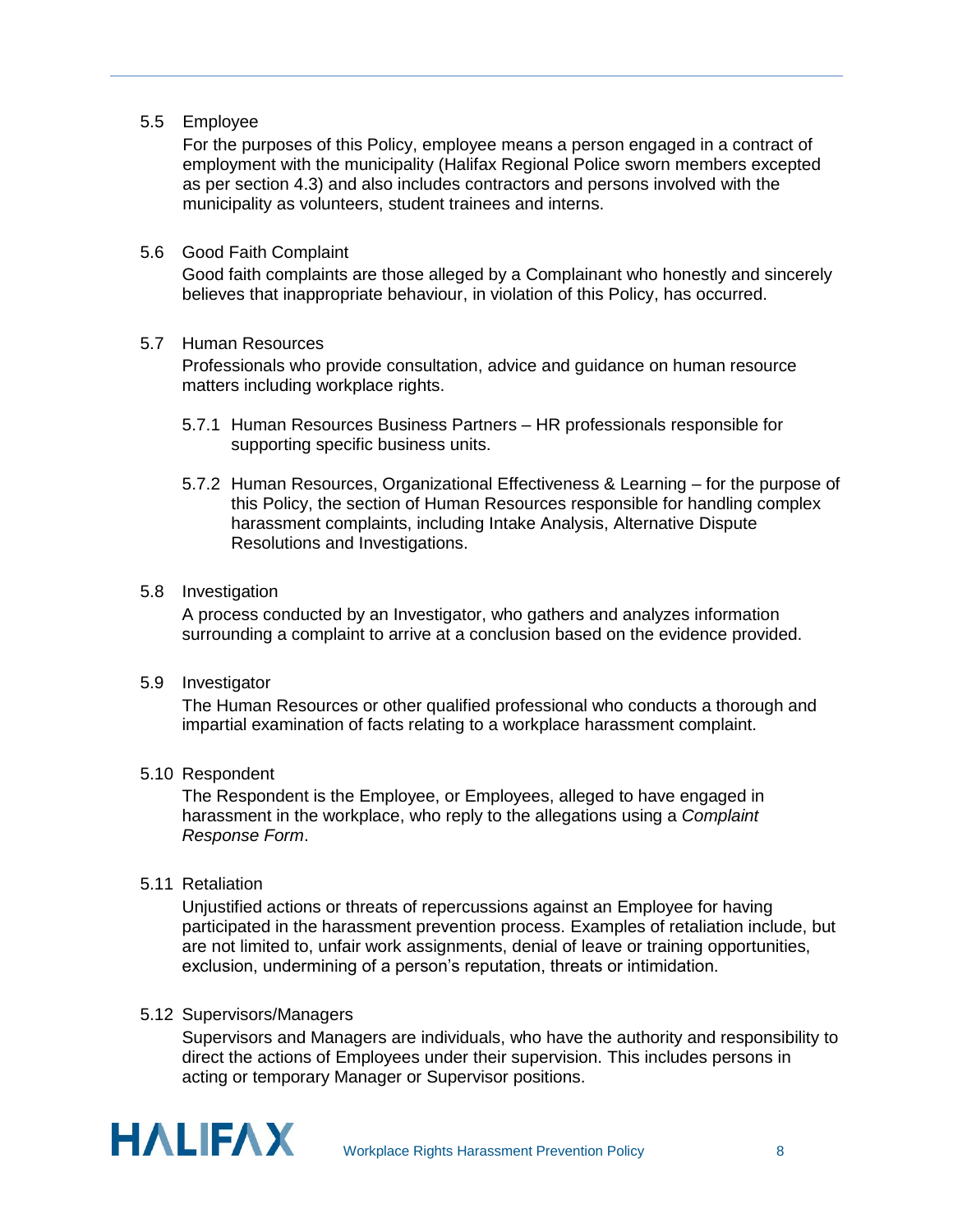#### <span id="page-10-0"></span>5.13 Vexatious Complaint

Vexatious complaints occur when an Employee knowingly complains without sufficient grounds, or for an ulterior purpose. Instances would include situations such as where the Employee is not seeking protection from harassment but is motivated by malice to cause annoyance or embarrassment to the Respondent. A good faith compliant may become vexatious when the Complainant persists in pursuing the complaint after facts demonstrating that there is no reasonable basis for that belief are brought to the Complainant's attention.

#### <span id="page-10-1"></span>5.14 Witnesses

Witnesses are individuals who are identified as having observed the alleged harassment or having knowledge relevant to the case.

#### <span id="page-10-2"></span>5.15 Workplace

Whether on Halifax Regional Municipal property or otherwise, the municipal workplace includes the physical work-site, washrooms, locker rooms, lunch rooms, training facilities, business travel locations, conferences, work sponsored social gatherings, vehicles and work related internet or social media activity.

#### <span id="page-10-3"></span>**6 – Roles - Rights and Responsibilities**

#### <span id="page-10-4"></span>6.1 Employees

All HRM Employees have the right to:

- (a) Work in a safe, respectful and harassment-free environment.
- (b) Bring forward a harassment complaint to their Supervisor, Manager, or Human Resources without fear of reprisal.

Employees have a responsibility to:

- (a) Work in a safe and professional manner.
- (b) Demonstrate respect towards others at the workplace.
- (c) Notify their Supervisor, Manager or Human Resources Business Partner when they believe that an Employee has experienced, or is experiencing either workplace harassment or retaliation for having brought forth a complaint.

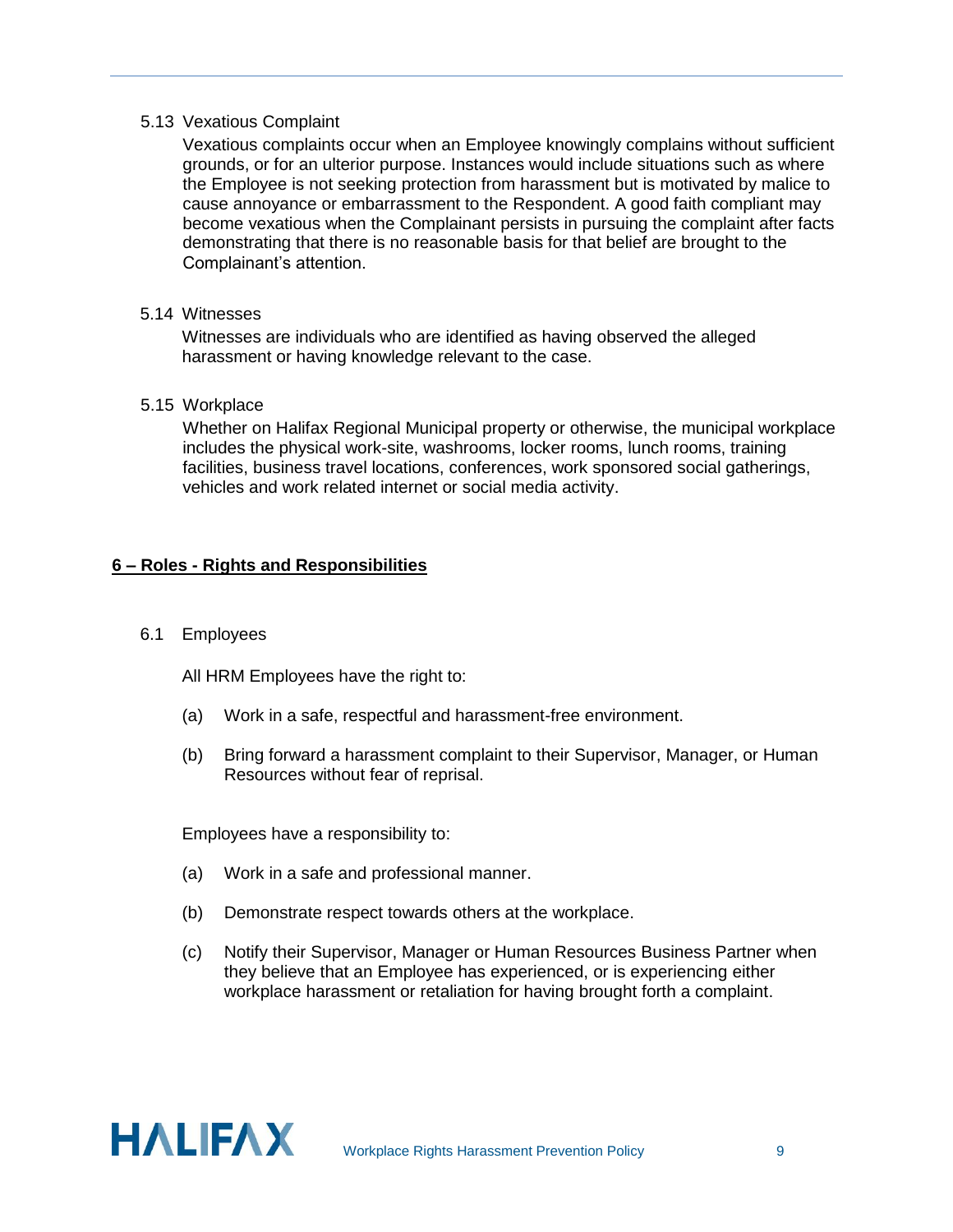#### <span id="page-11-0"></span>6.2 Managers and Supervisors

Managers and Supervisors have the responsibility to:

- (a) Uphold and promote a respectful, safe and harassment-free workplace.
- (b) Raise awareness by communicating organizational values to employees and modelling appropriate behaviours.
- (c) Ensure employees have received mandatory workplace rights training and encourage elective training in related topics.
- (d) Be diligent in dealing with workplace conflicts to proactively address issues, which left unchecked, could develop into harassment.
- (e) Be aware of the atmosphere in the workplace and take immediate action to verify facts and intervene if they observe, or receive information about, behaviours prohibited by this Policy.
- (f) Ensure the *Workplace Rights Harassment Prevention Policy* is available to Employees wishing to make a complaint.
- (g) Promptly discuss any allegation of harassment with the Complainant in an impartial and confidential manner, listen respectfully and take notes.
- (h) Confirm a *Complaint Information Form* has been completed and a copy submitted to Human Resources.
- (i) Provide a *Complaint Response Form* and copy of the *Workplace Rights Harassment Prevention Policy* to Respondents named in a complaint.
- (j) Employ collaborative problem-solving techniques such as Coaching, Facilitated Discussion or other remedy based processes to resolve basic harassment complaints promptly (see section 7.5.1 for a description of these techniques).
- (k) Consult with Human Resources, as needed, for guidance and support in more complex conflict situations.
- (l) When warranted, take steps to maintain the safety of the Complainant, especially if the alleged incidents involve intimidation, threats of physical harm, or actual physical harm consistent with the *Workplace Violence Prevention Corporate Procedure*. This may involve separating the parties until the matter is resolved.
- (m) Advise the Business Unit Director when a harassment complaint is received.
- (n) Monitor the workplace following the completion of a resolution process to ensure the harassment has ceased and does not recur.

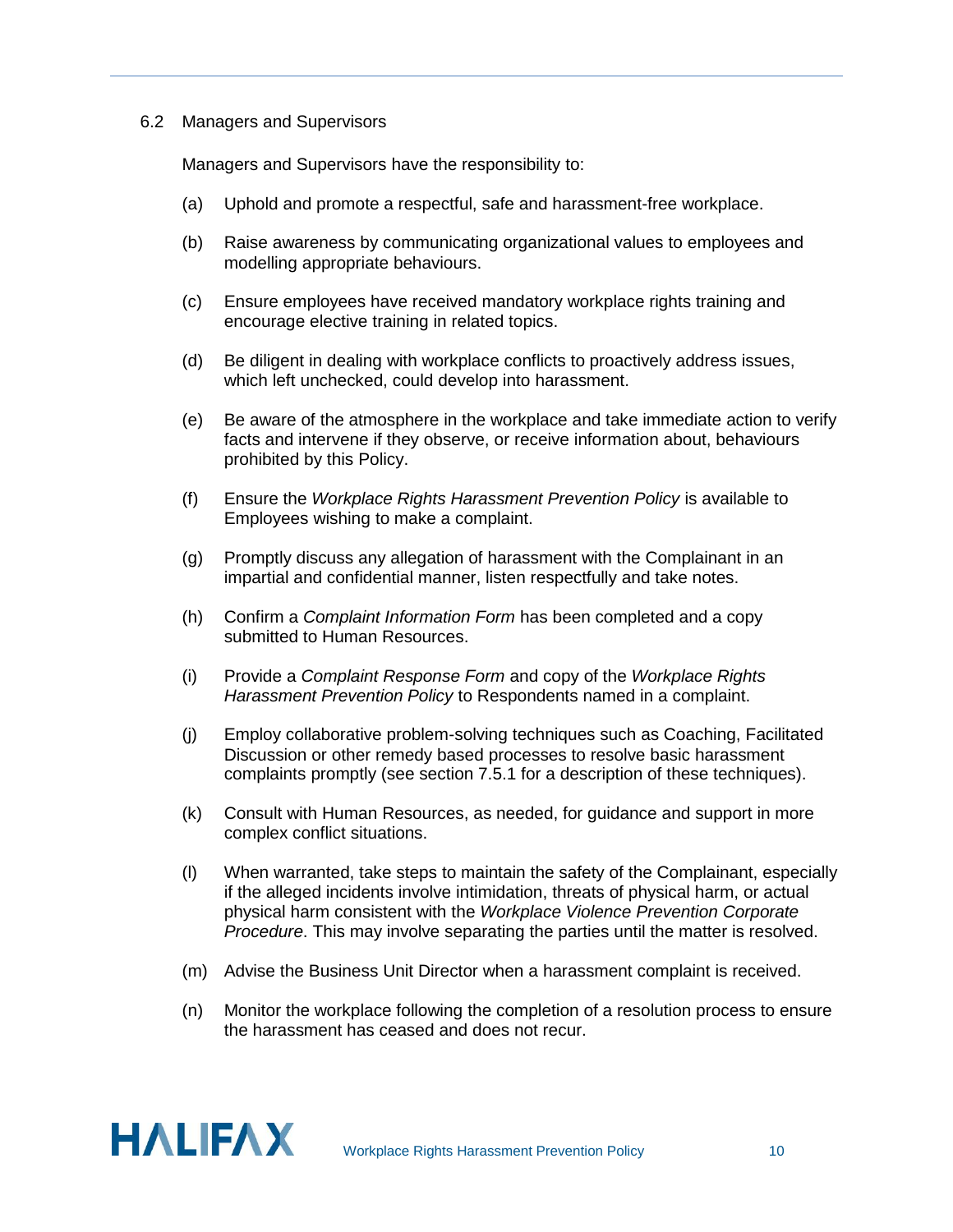#### <span id="page-12-0"></span>6.3 Complainants

A Complainant has the right to:

- (a) Submit a *Complaint Information Form* to make a good faith complaint of harassment, as defined by this Policy.
- (b) A fair, impartial and competent process to resolve complaints in a professional manner.
- (c) Details of the response to their complaint.
- (d) Meet with their Supervisor/Manager and/or Human Resources Business Partner to discuss the *Workplace Rights Harassment Prevention Policy*, the allegations and the process for addressing complaints.
- (e) Accompaniment by a person of their choice (other than a Witness) during any meeting or interview with a Manager, Supervisor or Human Resources. The person accompanying the Complainant is there for support only and cannot act as the Complainant's spokesperson.
- (f) Participate in the complaint resolution process without fear of retaliation.
- (g) Access support from the Employee & Family Assistance Program.

A Complainant has the responsibility to:

- (a) Bring forward harassment complaints in good faith, avoiding bad faith or vexatious allegations.
- (b) File a complaint in a timely manner (within six (6) months of the alleged inappropriate conduct).
- (c) Provide details about the alleged harassment including the identities of alleged offenders (Respondents) and Witnesses.
- (d) Cooperate fully with all stages of the resolution process.
- (e) Maintain confidentiality with respect to any meetings, interviews or other proceedings to resolve the complaint.

#### <span id="page-12-1"></span>6.4 Respondents

A Respondent has the right to:

(a) A fair, impartial and competent process to resolve complaints in a professional manner.

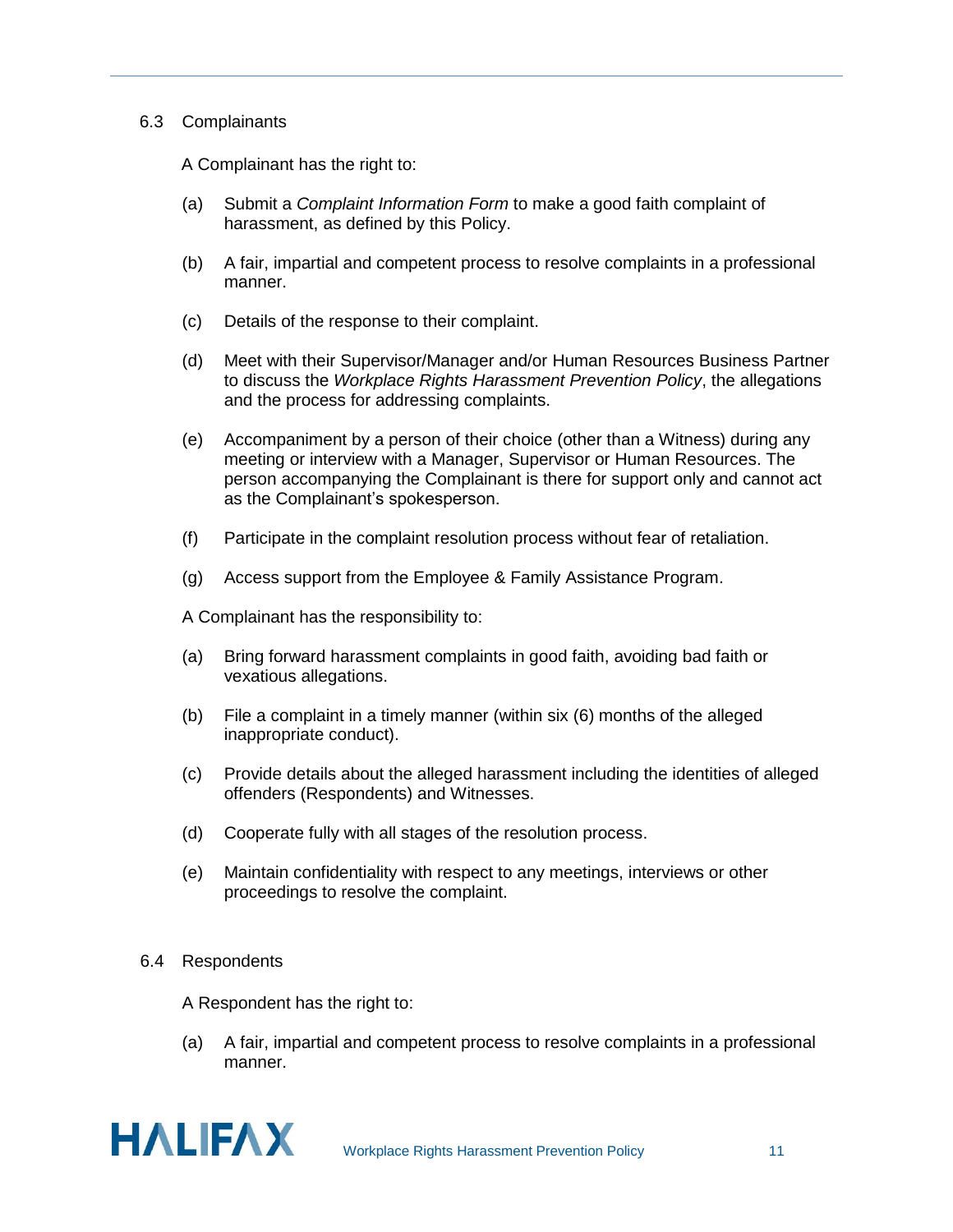- (b) Details of the complaint, including the identity of the Complainant, alleged violation(s) and the resolution requested by the Complainant.
- (c) Meet with their Supervisor/Manager and/or Human Resources Business Partner to discuss the *Workplace Rights Harassment Prevention Policy*, the allegations and the process for addressing complaints.
- (d) Provide a written response to their Supervisor/Manager within ten (10) working days from receipt of the allegations by completing a *Complaint Response Form*.
- (e) Present the names of Witnesses.
- (f) Accompaniment by a person of their choice (other than a Witness) during any meeting or interview with a Manager, Supervisor or Human Resources. The person accompanying the Respondent is there for support only and cannot act as the Respondent's spokesperson.
- (g) Access support from the Employee & Family Assistance Program.

A Respondent has the responsibility to:

- (a) Cooperate fully with all stages of the resolution process.
- (b) Maintain confidentiality with respect to any meetings, interviews or other proceedings to resolve the complaint.
- (c) Not retaliate in any way against a Complainant, Witness or other person involved in the Harassment Complaint Resolution Process.
- <span id="page-13-0"></span>6.5 Witnesses

Witnesses have a right to:

(a) Participate in the Harassment Complaint Resolution Process without fear of retaliation.

Witnesses have a responsibility to:

- (a) Cooperate in good faith with the Harassment Complaint Resolution Process including providing the particulars of the alleged incident. Witnesses are not entitled to be accompanied by a support person.
- (b) Maintain confidentiality with respect to any meetings, interviews or other proceedings to resolve the complaint.
- (c) Report any threatened or experienced reprisal resulting from participating in the complaint process.

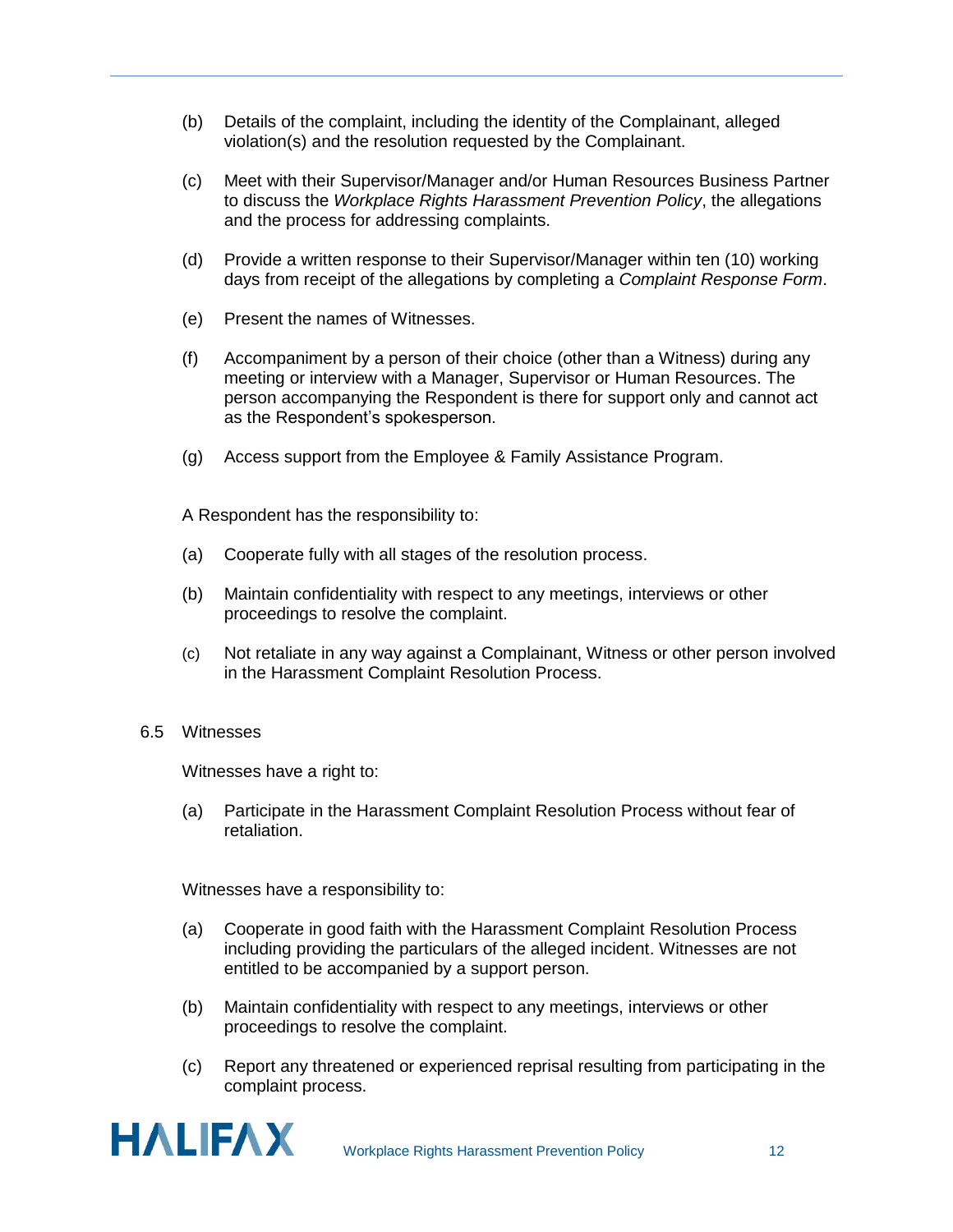#### <span id="page-14-0"></span>6.6 Human Resources

Human Resources has a responsibility to:

- (a) Support business units involved in conflict resolution situations.
- (b) Administer the *Workplace Rights Harassment Prevention Policy* and procedures, including Intake Analysis, Alternative Dispute Resolution and Investigation processes, for cases not resolvable through managerial intervention and basic problem-solving techniques.
- (c) Provide clarification and guidance as appropriate to those involved in the harassment prevention process.
- (d) Treat all persons in the resolution process fairly and impartially.
- (e) Maintain confidentiality with respect to any meetings, interviews or other proceedings to resolve the complaint.

#### <span id="page-14-1"></span>**7 – Harassment Complaint Resolution Process**

<span id="page-14-2"></span>7.1 Allegation of Harassment

Employees, who believe they are experiencing workplace harassment, as defined in section 4.1, should report the harassment to their immediate Supervisor. If Employees have reason to feel uncomfortable reporting harassment to their immediate Supervisor, they may report the matter to the next level Manager in their reporting structure. Employees wishing to make a complaint of harassment should complete a *Complaint Information Form* (see appendix A) and submit a copy to both (1) their Supervisor or Manager and (2) Human Resources, Organizational Effectiveness & Learning section.

<span id="page-14-3"></span>7.2 Information Collection

Supervisors/Managers gather information from the Complainant and Respondent.

7.2.1 Complainant

If the Employee making the complaint has not completed a *Complaint Information Form*, the Supervisor/Manager will ensure the Complainant has access to the form and the *Workplace Rights Harassment Prevention Policy.*

Supervisors or Managers who receive a *Complaint Information Form* will take the following steps:

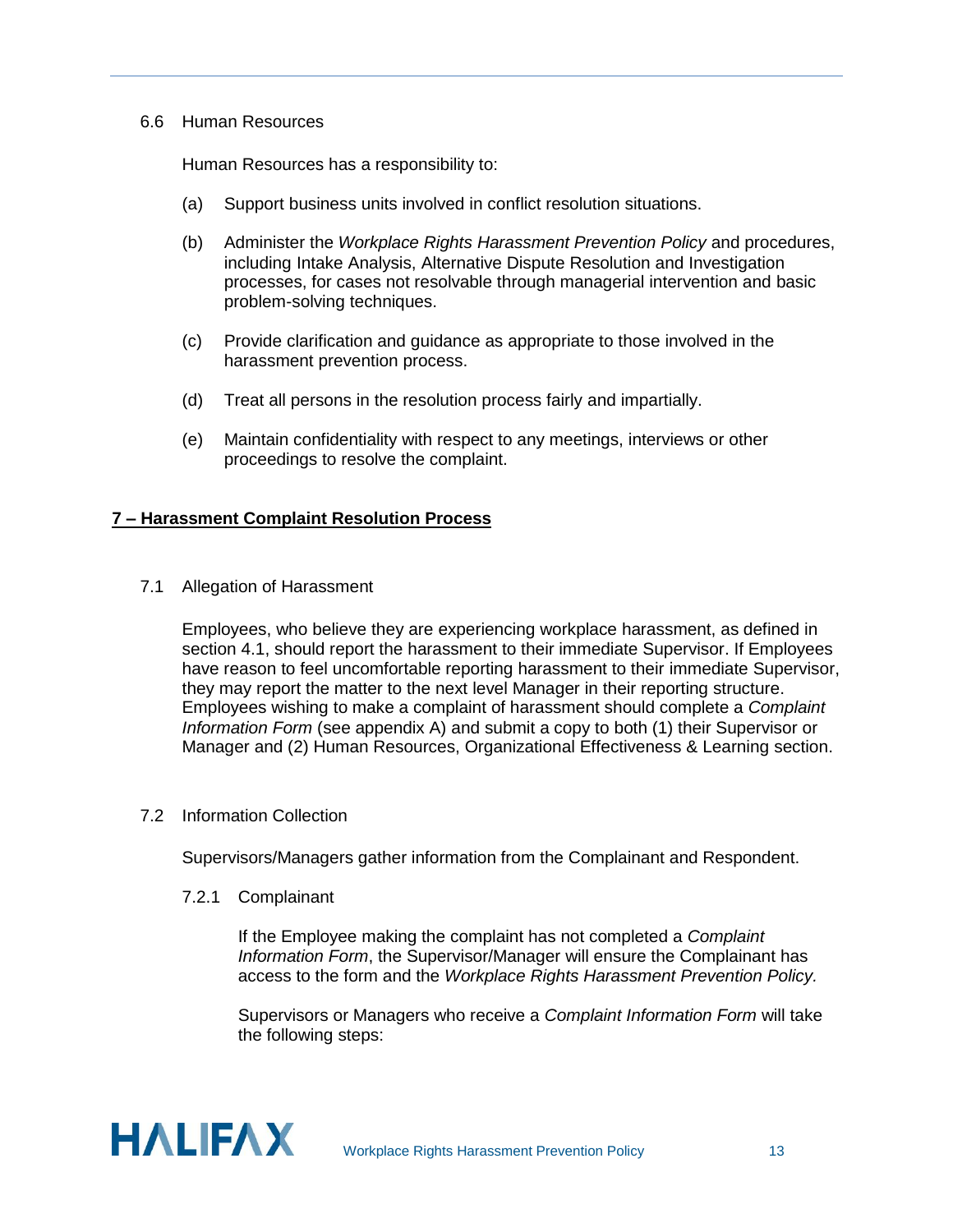- 1. Acknowledge the complaint at their first available opportunity. Contact may be made personally, by e-mail, or via telephone and must include arrangements to interview the Complainant.
- 2. As soon as practically possible, interview the Complainant, verify a copy of the *Complaint Information Form* has been forwarded to Human Resources, Organizational Effectiveness & Learning and gather any additional details not already included on the form. This may be conducted with the assistance of a business unit's Human Resources Business Partner. At a minimum, ensure the complaint includes:
	- A description of the incident
	- Identity of person(s) responsible for engaging in the behaviour
	- Date(s) the behaviour occurred
	- Location where the behaviour occurred
	- Names of Witnesses who observed the behaviour
	- The resolution requested by the Complainant
- 3. Advise the Complainant that the Respondent(s), alleged to have engaged in the prohibited behaviour, will be informed of the allegations and provided with an opportunity to respond. Remind the Complainant that the Employee & Family Assistance Program is available.
- 4. Consider whether Alternate Work Arrangements are required.

When a harassment complaint is received, the Supervisor/Manager will assess the immediate situation to determine if alternate working arrangements, including separation of parties or alternative reporting relationships, are required while the matter is being addressed. Supervisors/Managers will consult with their Human Resources Business Partner and decisions will be made on a case-by-case basis, taking into account the severity of the alleged behaviour.

Decisions to temporarily relocate any Employee must consider the impact on the unit operations as well as the Employee. Any movement decision must avoid making the Complainant feel penalized for lodging the complaint.

#### 7.2.2 Respondent

Supervisors or Managers will take the following steps:

- 1. Respondents named in a complaint of workplace harassment will be advised of the details of the complaint and provided with an opportunity to reply by completing a *Complaint Response Form* (see appendix B), within ten (10) working days from receipt of the allegations. Respondents will receive an overview of the *Workplace Rights Harassment Prevention Policy* and be given a copy for reference.
- 2. Once the completed *Complaint Response Form* is received and reviewed, the Supervisor/Manager will interview the Respondent, verify a copy of the

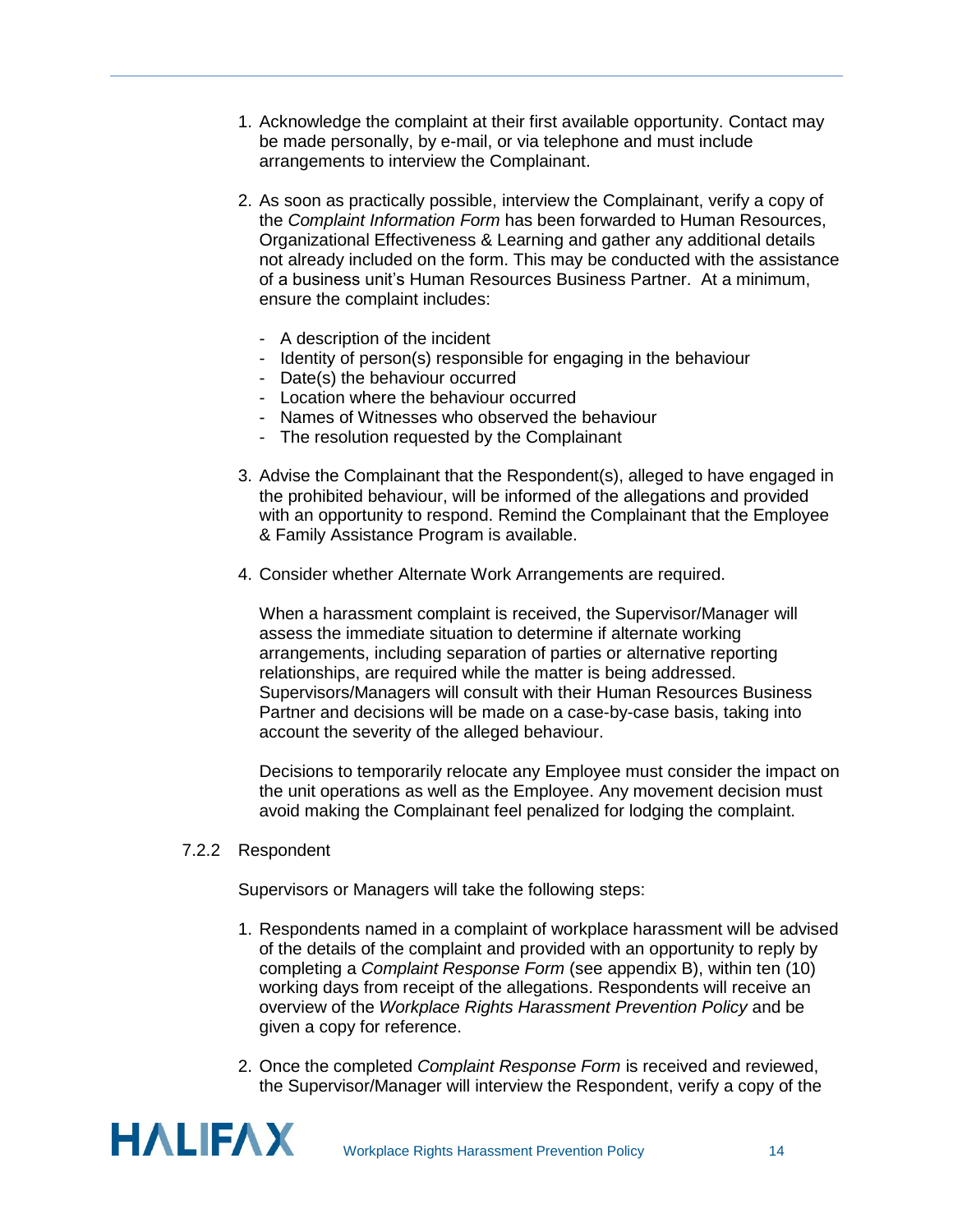*Complaint Response Form* has been forwarded to Human Resources, Organizational Effectiveness & Learning and gather any additional details not already included on the form. This may be conducted with the assistance of a business unit's Human Resources Business Partner.

- 3. Advise the Respondent that relevant details of the response will be shared with the Complainant and the approach for resolving the complaint will be determined. Remind the Respondent that the Employee & Family Assistance Program is available.
- <span id="page-16-0"></span>7.3 Complaint Complexity

Two levels of complexity exist for harassment complaints:

(a) BASIC – For less severe complaints, where (1) the resolution requested by the Complainant is stoppage of the behaviour and an apology and (2) the Respondent acknowledges the allegations and agrees to this resolution, the Supervisor/Manager can initiate Coaching, Facilitated Discussion or another remedy based process (see section 7.5.1) in an effort to resolve the issue promptly.

If the complaint is successfully resolved within the business unit, the Supervisor/Manager will advise their Human Resources Business Partner that the resolution process is complete.

- (b) COMPLEX Occurs for complaints where any of the following conditions exist:
	- i. The alleged behaviour is too severe to be considered basic; or
	- ii. The resolution requested is greater than stoppage of the behaviour and an apology; or
	- iii. The Respondent disputes the allegations; or
	- iv. A basic resolution process employed within the business unit was unsuccessful.

Supervisors/Managers who identify a complaint as complex will notify Human Resources, Organizational Effectiveness & Learning and forward any information gathered in the initial interviews.

<span id="page-16-1"></span>7.4 Intake Analysis

Harassment complaints that cannot be resolved within the Business Unit are considered complex and will undergo an Intake Analysis conducted by Human Resources, Organizational Effectiveness & Learning. The Intake Analysis will verify whether the allegation falls within the criteria for harassment complaints under this Policy. Allegations meeting the criteria will undergo an initial assessment in order to determine the most appropriate conflict resolution process to resolve the complaint.

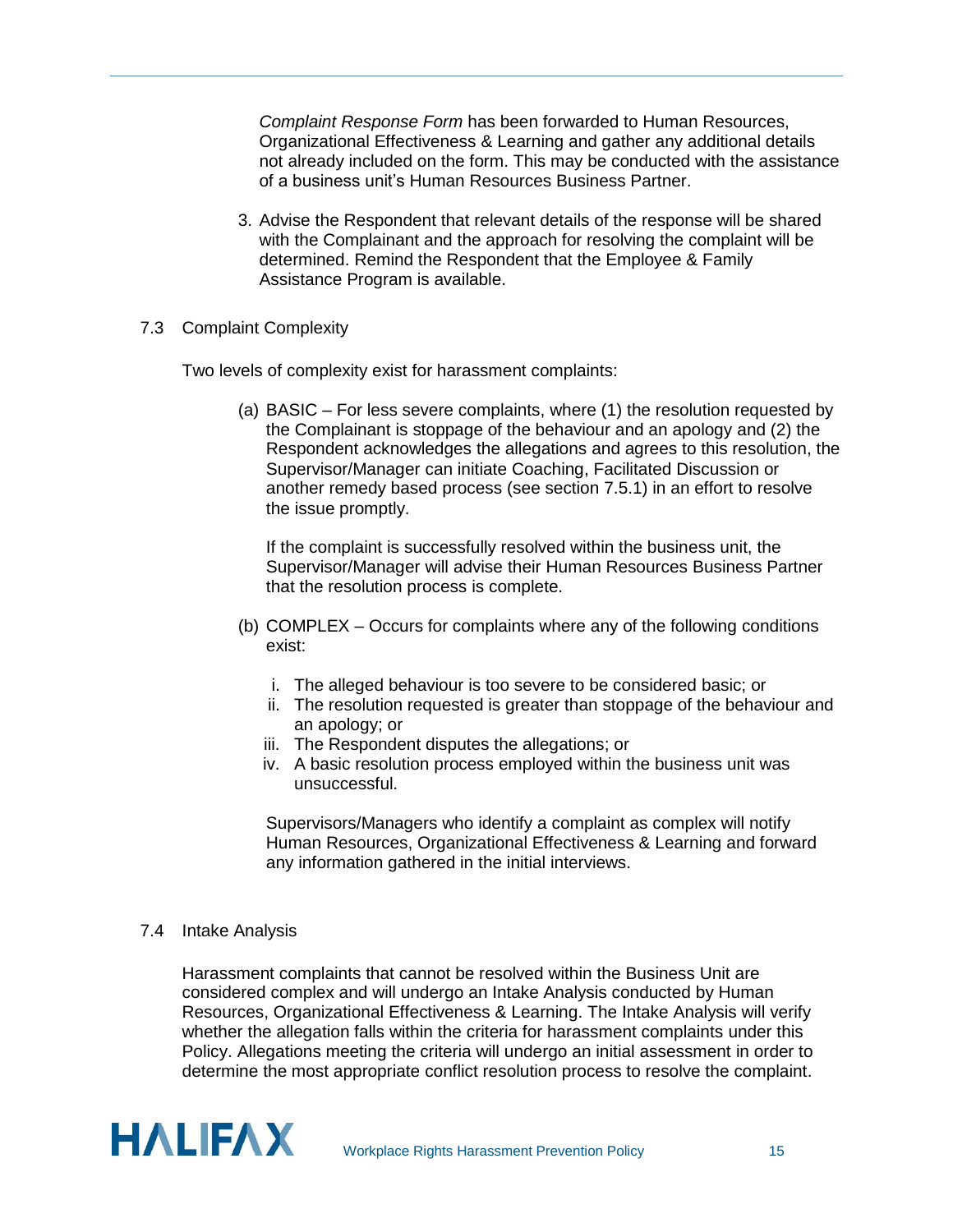Factors considered during Intake Analysis include:

- 1. Applicability the Complainant and Respondent must be within the scope of this Policy (see section 4.3).
- 2. Timeliness the most recent alleged incident occurred no more than six (6) months prior to the date of the complaint. Note: In exceptional circumstances, Human Resources, Organizational Effectiveness & Learning may elect to accept a complaint outside of the specified time range, if the Complainant can demonstrate valid reason for the delay.
- 3. The subject matter of the complaint meets the definition of harassment under this Policy.
- 4. If the subject matter of the complaint has been, or is being, addressed through an alternate process (e.g. the grievance process or through the Nova Scotia Human Rights Commission) then the complaint will not be accepted.
- 5. The persistence of the alleged behaviour in duration and frequency.
- 6. The severity of the alleged behaviour.
- 7. The willingness of the Complainant and Respondent to resolve the matter through an Alternative Dispute Resolution process (e.g. Facilitated Discussion, Mediation or other remedy based process).
- 8. The gap between the Complainant's and Respondent's versions of the incident, (e.g. there is a significant dispute over the central facts such that an Investigation may be warranted).
- 9. Human Resources, Organizational Effectiveness & Learning's recommendation as to the most suitable complaint resolution method.
- <span id="page-17-1"></span><span id="page-17-0"></span>7.5 Complaint Resolution Options
	- 7.5.1 Alternative Dispute Resolutions (ADR)

An Alternative Dispute Resolution requires willingness from both the Complainant and Respondent to communicate and agree upon a suitable resolution to address the situation. If an ADR method is unsuccessful, the complaint reverts to Human Resources, Organizational Effectiveness & Learning, who will determine whether further action is warranted, and if so, if it will be in the form of another ADR or an Investigation.

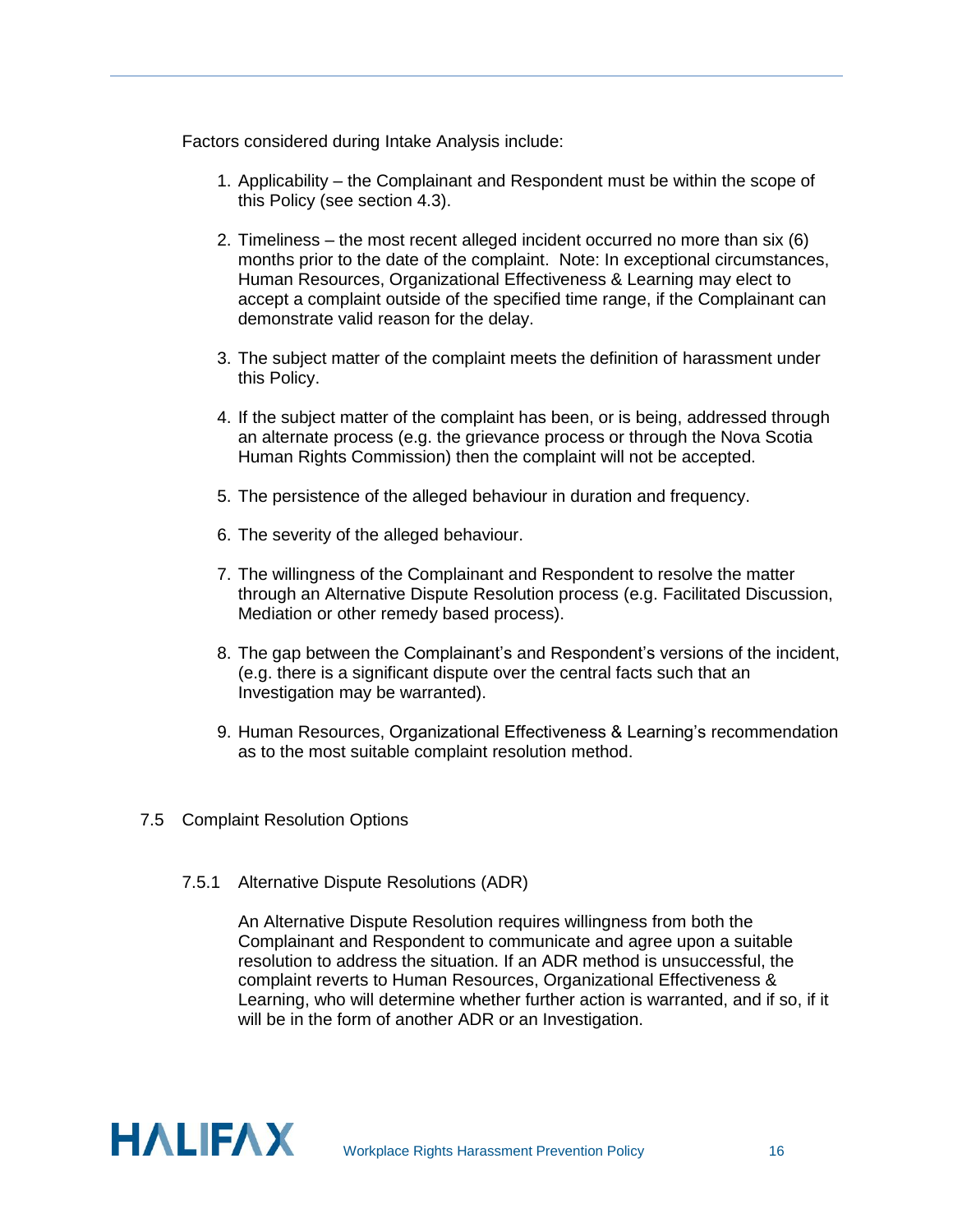#### (a) Coaching

Discussions with Employees to provide guidance and direction on appropriate behaviour and expected performance. By identifying areas of concern, coaching helps Employees see how their behaviour impacts others and provides them with guidelines for appropriate conduct.

#### (b) Facilitated Discussion

A third party leads a dialogue between the Complainant and Respondent which may include others, as necessary. The third party can be a Supervisor, Manager or Human Resources.

The goal of the discussion is to enable the Employees to understand the factors leading to the complaint, what changes in behaviour are necessary to prevent a recurrence and to communicate workplace values.

Essentially, the complaint is resolved with a promise to change offensive behaviour.

#### (c) Mediation

A trained and impartial Mediator assists the Complainant and Respondent in arriving at a mutually acceptable resolution to the harassment complaint by facilitating communication and insights between them. The process enables them to understand the underlying issues that caused the complaint, leading to an agreement on improving the working relationship and adhering to workplace values.

Mediation requires the voluntary, good-faith participation of both the Complainant and Respondent. A successful mediation results in a signed agreement between the two parties.

#### (d) Restorative Process

A resolution process that strives to reduce harm and restore relationships by allowing those directly impacted and those who can affect the outcome, to work in a transparent and good faith manner to jointly create a forward-focused plan.

The process gives the Respondent an opportunity to address the harm and take responsibility for inappropriate behaviour prior to a remedy being imposed. More serious or complex harms may require the assistance of a restorative facilitator to help the Complainant and Respondent analyse what happened and work on solutions to prevent the harms from recurring.

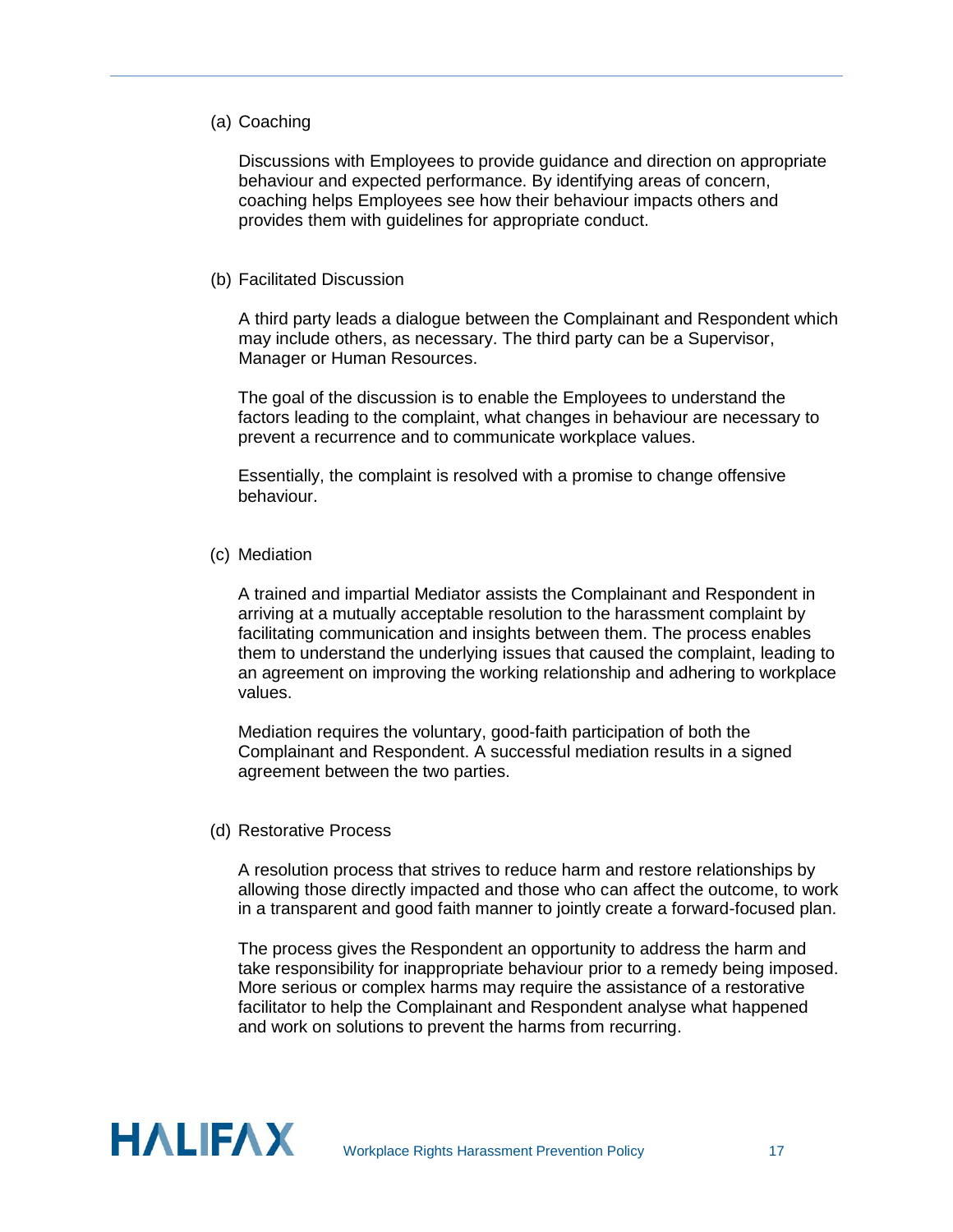#### (e) Training

Some workplace harassment complaints may reveal issues within the workplace that require additional actions:

General Workforce Training - Employees in a work unit may be unaware that their behaviour is offensive. Workplace Rights training to educate Employees about their rights and responsibilities may be required for the entire work unit.

Harassment Prevention Training for Supervisory Staff - Education is required for Supervisors/Managers who are unaware of their due diligence requirement to prevent harassment, and/or lack the knowledge necessary to respond to harassment complaints.

(f) Administrative Review

A method used to address an employment concern involving a workplace rights conflict or human rights issue. An Administrative Review is used to assess an organizational workplace issue, provide research, and make recommendations as to the best course of action, regardless of whether a complaint was received.

(g) Workplace Assessment

A voluntary, confidential process designed to assess group functioning in the workplace. Whereas Mediation is generally limited to Complainants and Respondents, Workplace Assessments address issues on a group-wide basis. Typically, Workplace Assessments are post-incident and used to address morale, as well as systemic and wide-spread conflict issues.

#### <span id="page-19-0"></span>7.5.2 Investigation

An Investigation is a formal, complaint-driven process conducted by Human Resources, Organizational Effectiveness & Learning, in which an Investigator gathers and analyzes evidence to determine whether the *Workplace Rights Harassment Prevention Policy* has been violated.

*Investigation Process –* the Investigator conducts a thorough review of relevant information including interview statements (Complainant, Respondent and Witnesses) and documentary evidence. The Investigator has the right to speak with anyone related to the case, examine and copy documents, records, files, etc. and enter any work locations considered relevant to the Investigation. Both Complainants and Respondents will have a reasonable opportunity to review and comment on the information that will form the basis of the Investigator's analysis and findings prior to a final report being produced. *Briefings to Managers, Complainants and Respondents* – Upon completion of an Investigation, the Investigator will provide a briefing on the results to the

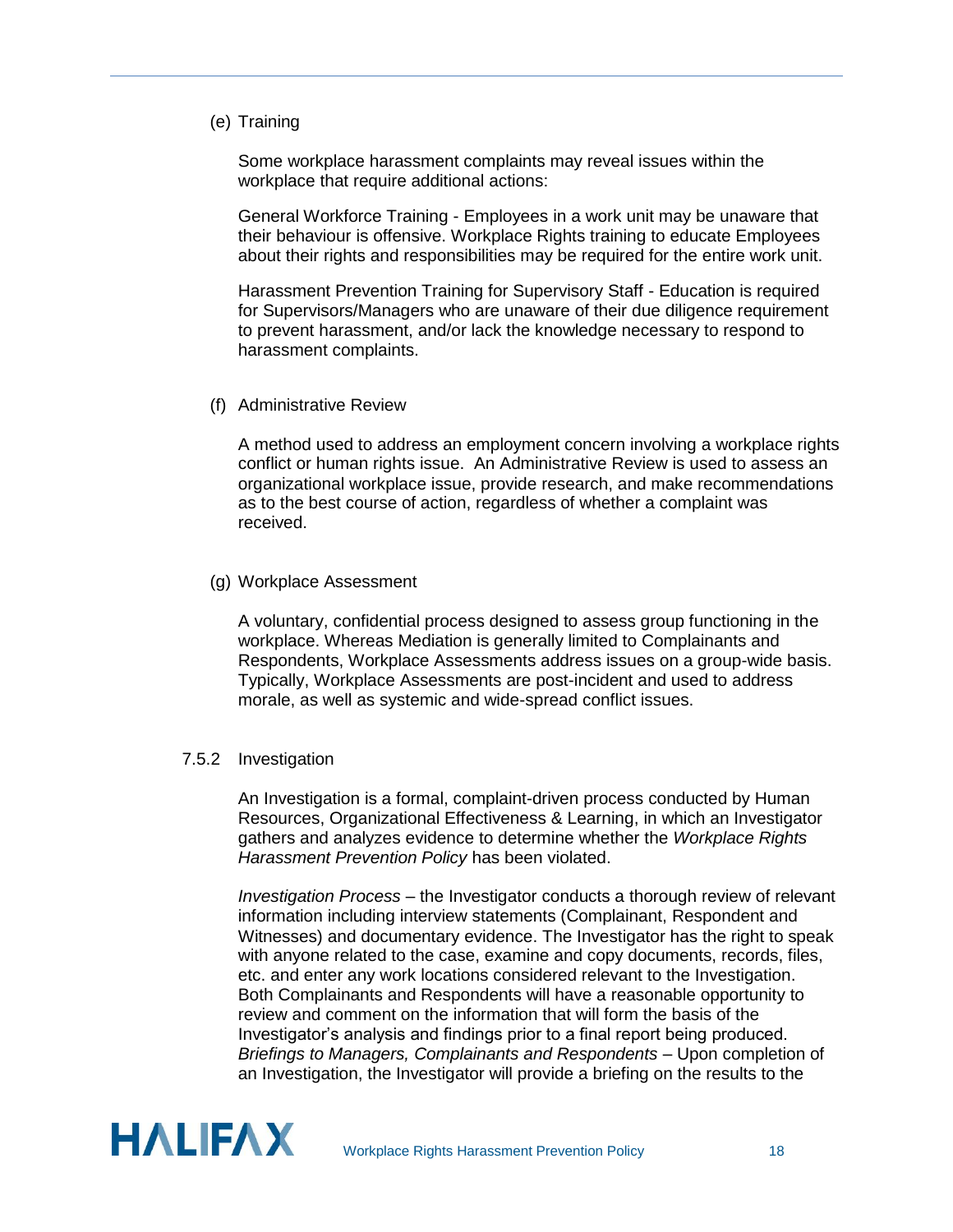Business Unit Director or designated Manager and the appropriate Human Resources staff.

The Director or designated Manager and Human Resources will then meet separately with the Complainant and Respondent to discuss the Investigation findings. The Investigator may be asked to attend these briefings to provide additional information as required.

*Discipline* – Any Employee who participates in harassment, retaliation or breaches of confidentiality may be subject to disciplinary action. Supervisory staff members who fail to act upon allegations of harassment may also be disciplined.

The following non-exclusive list of factors will be considered when deciding on disciplinary action related to a harassment incident:

- Severity of the incident;
- Circumstances surrounding the incident;
- Any prior violations of Workplace Rights Policies by the Employee(s) involved; and
- Applicable provisions of other Policies and Acts.
- <span id="page-20-0"></span>7.5.3 Referral to Workplace Violence Prevention

If the complaint involves physical threats or actions, it may be referred to Health, Safety & Wellness for investigation under the *Workplace Violence Prevention Corporate Procedure*.

#### <span id="page-20-1"></span>7.5.4 No Further Proceedings

A case may result in no further proceedings for one of the following reasons:

- (a) An Intake Analysis determines one or more of the following conditions occurred:
	- The Policy is not applicable as both parties are not Employees (e.g. complaint by a citizen against an Employee.)
	- The complaint is outside the designated time limitation of six (6) months with no acceptable reason to grant an exception.
	- The subject matter of the complaint has been, or is currently being, dealt with through another process.
	- The subject matter of the complaint does not fall under the definition of harassment outlined in section 4.1.

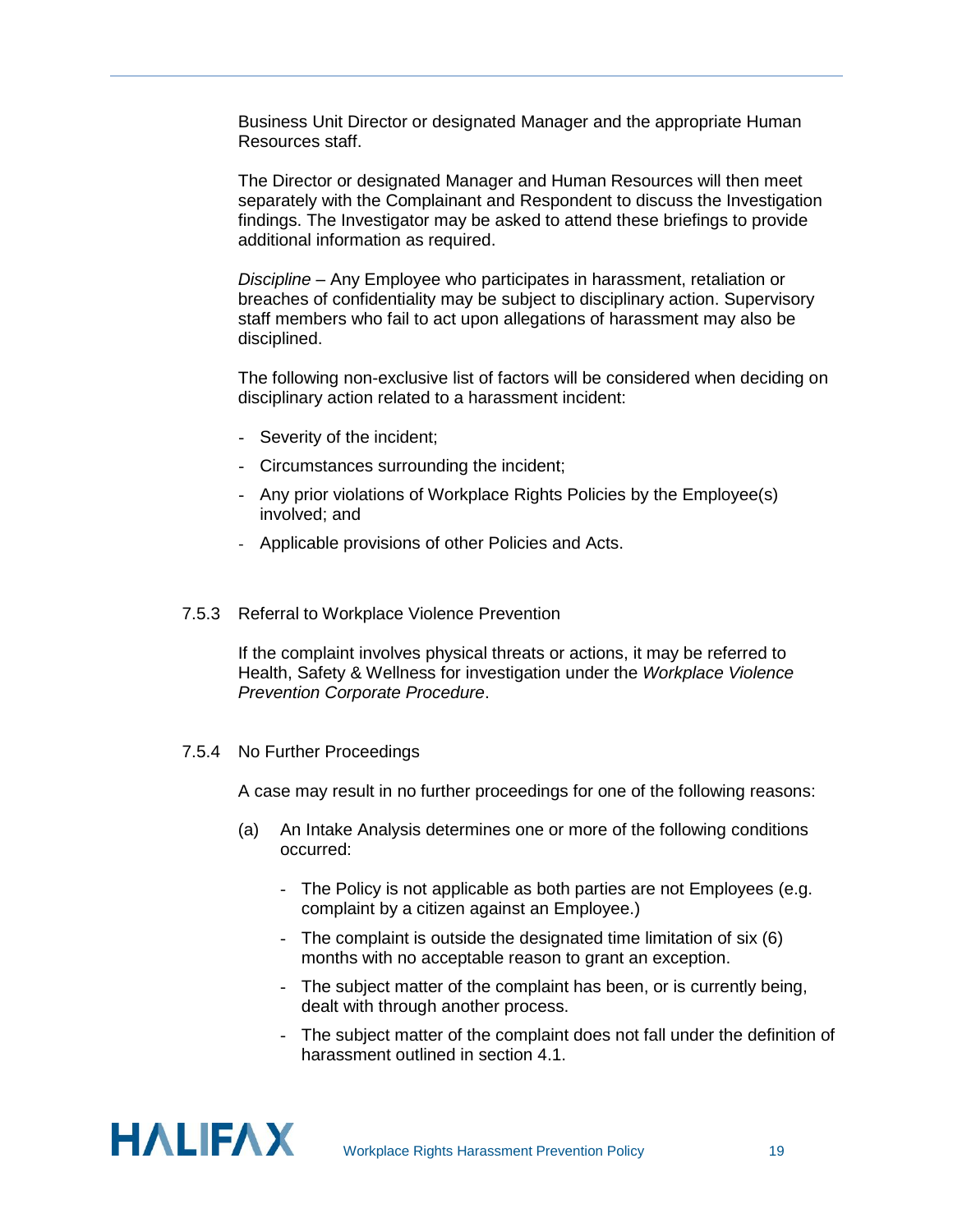- (b) All reasonable resolution processes have been exhausted to no avail.
- (c) The Employee has abandoned the complaint.
- (d) The Employee has withdrawn the complaint in accordance with section 7.10 of the Policy.

#### <span id="page-21-0"></span>7.6 Confidentiality

Given the seriousness and sensitivity of harassment allegations, confidentiality is required in the processing and resolution of complaints.

Complainants, Respondents, Witnesses, Managers and Supervisors, who are aware of the complaint, are not allowed to share confidential information related to the complaint, except when they are seeking advice from legitimate sources such as a union representative, Employee & Family Assistance Program counselor, legal counsel or other person in a position reasonably able to offer assistance.

In the event that a formal disciplinary process arises as a result of Investigation findings, the Investigator's interview notes and other documents, including the Investigation Report, may be disclosed in an arbitration or Nova Scotia Human Rights Commission proceeding. Witnesses to the Investigation may be called upon to testify in an arbitration or Human Rights Board of Inquiry.

#### <span id="page-21-1"></span>7.7 Retaliation

Retaliation in any form, against any individual involved in the Harassment Complaint Resolution Process is strictly prohibited.

Retaliation is considered harassment under this Policy. If the form of retaliation involves physical threats or actions, the complaint may be referred to Health, Safety & Wellness for investigation under the *Workplace Violence Prevention Corporate Procedure*.

Employees alleging retaliation for having participated in the *Workplace Rights Harassment Prevention Policy* process will be required to provide the following details:

- A description of the incident
- Identity of person(s) responsible for engaging in the behaviour
- Dates the behaviour occurred
- Location where the behaviour occurred
- Names of Witnesses who observed the behaviour

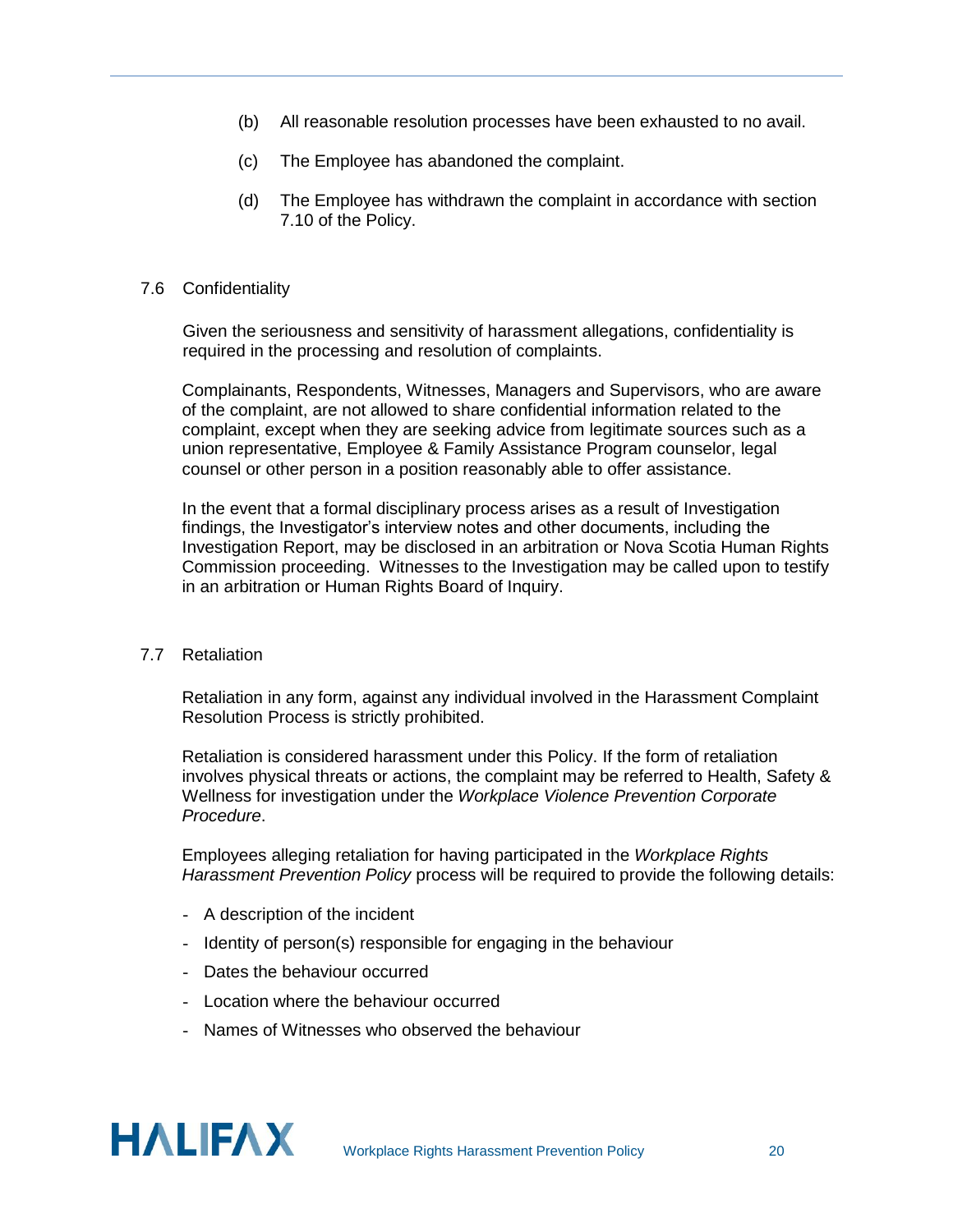#### <span id="page-22-0"></span>7.8 Bad Faith or Vexatious Complaints

This Policy is designed to protect Employees from harassment and provide a process to resolve good faith complaints in a fair and effective manner.

Utilizing this Policy to make bad faith or vexatious complaints, as defined in section 5, is prohibited and may result in discipline against the Complainant making such a complaint.

A good faith complaint that is unfounded due to insufficient evidence is not considered a bad faith complaint and would not result in discipline for the Complainant.

#### <span id="page-22-1"></span>7.9 Documents and Records

Reports, notes, and related documents developed by an Investigator, Mediator, or person(s) conducting a Workplace Assessment shall be kept secure, and separate from an Employee's personnel file.

If an Investigator determines that a good faith complaint is unfounded, no reference to the complaint and subsequent Investigation is made in the Complainant's or Respondent's personnel file.

In cases where it is determined that a breach of this Policy occurred, the Investigation Report can be referenced in a disciplinary letter placed in the personnel file of the Respondent being disciplined. Placing and retaining this record on the Respondent's personnel file must comply with any applicable Collective Agreements.

In the case of Mediation, agreements, notes and related documents are kept separate from personnel files and are retained by the Mediator. The Complainant and Respondent are provided with a copy of any agreements resulting from Mediation.

When a Workplace Assessment is conducted, notes and related documents that identify an individual are retained by the Assessor. Workplace Assessment Reports used for presentations to Supervisors/Managers, Human Resources and Employees must not contain information that could identify an Employee.

#### <span id="page-22-2"></span>7.10 Complaint Withdrawal

Subject to approval from Human Resources, Organizational Effectiveness & Learning, a Complainant may request withdrawal of a harassment complaint prior to the conclusion of any resolution process, as long as the complaint is not being withdrawn due to actual or threatened retaliation for having made the complaint.

The Respondent's input will still be obtained and where reasonable evidence of harassment exists, Human Resources, Organizational Effectiveness & Learning may continue with the Investigation, consistent with its due diligence responsibilities for

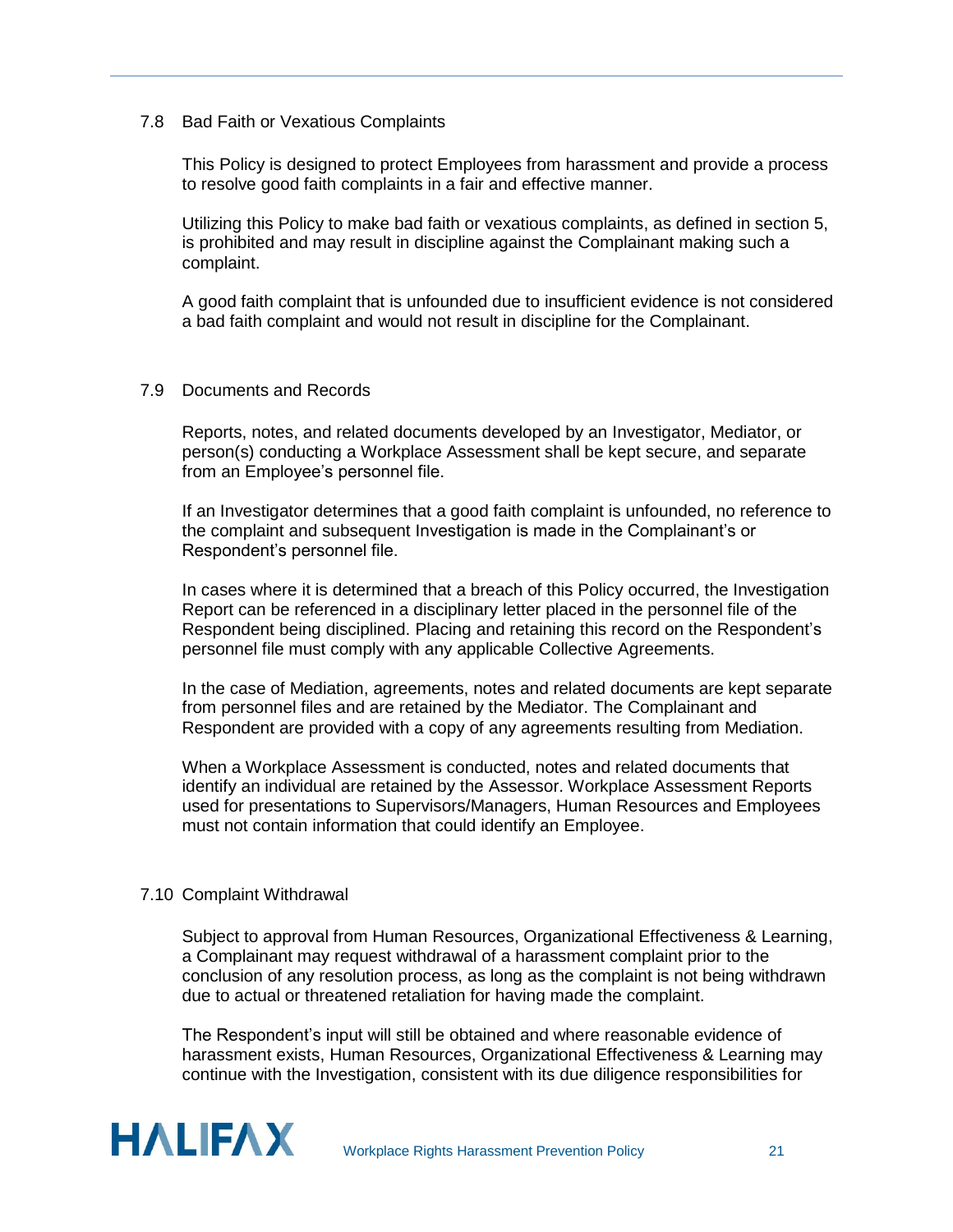harassment prevention, regardless of the Complainant's request to withdraw the complaint.

#### <span id="page-23-0"></span>7.11 Complaints Held in Abeyance

There are circumstances in which action on a complaint may be postponed, or held in abeyance, for a variety of reasons (e.g. one of the parties is on sick-leave). The request to hold a complaint in abeyance may be made by either party, or by the employer. Holding a complaint in abeyance is at the discretion of Human Resources, Organizational Effectiveness & Learning.

The time to hold the complaint in abeyance depends on the circumstances, but should not exceed six (6) months. Both parties are advised in writing by Human Resources, Organizational Effectiveness & Learning when a complaint is held in abeyance.

#### <span id="page-23-1"></span>**8 – Repeal**

Replaces Workplace Rights Policies: Anti-Harassment Policy March 2005, updated October 11, 2006.

#### <span id="page-23-2"></span>**9 – Effective Date**

November 1, 2016

#### <span id="page-23-3"></span>**10 – Related Policies and Practices**

*Nova Scotia Human Rights Act Workplace Violence Prevention Corporate Procedure*

#### <span id="page-23-4"></span>**11 – Policy Review**

N/A

#### <span id="page-23-5"></span>**12 – Contact**

workplacerights@halifax.ca

#### <span id="page-23-6"></span>**13 – Attachments**

*Complaint Information Form* (see Appendix A) *Complaint Response Form* (see Appendix B)

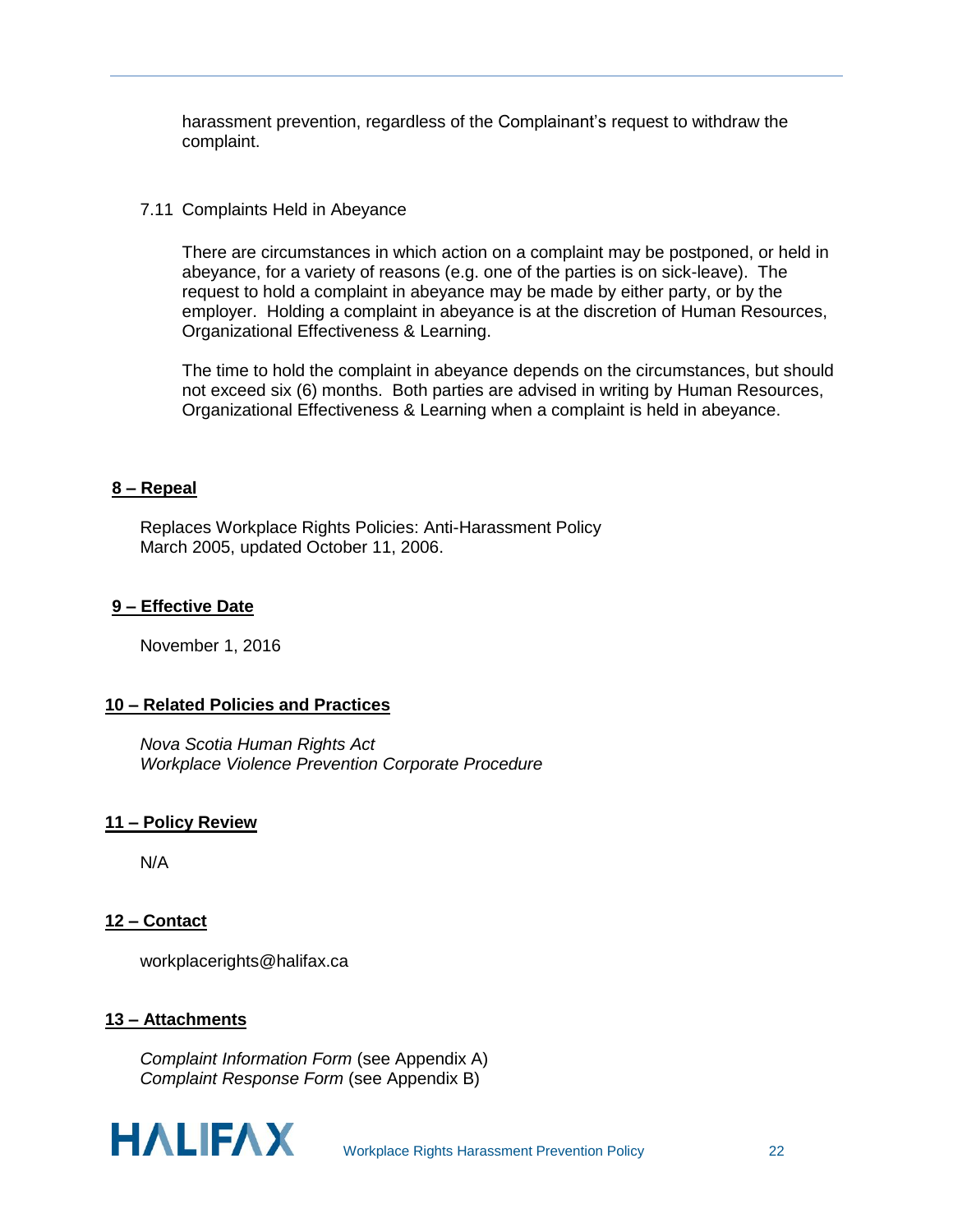## **Workplace Rights Harassment Prevention Policy Complaint Information Form**

## **HALIFAX**

Halifax Regional Municipality is committed to providing a respectful workplace, free from harassment. If you believe you have personally experienced harassment or you have witnessed harassment in the workplace, please complete and submit this form.

#### **Instructions**

- A. Read the Workplace Rights Harassment Prevention Policy for information about making a harassment complaint, including the requirement for confidentiality.
- B. If you are filing after the six (6) month time limit, complete the Exception Request section.
- C. Complete as much of this form as possible and provide copies to both:
	- 1. Your supervisor (note: if you are filing a complaint about your direct supervisor, submit the form to your next level supervisor) AND
	- 2. Human Resources submit directly by one of the following methods.
		- Email: workplacerights@halifax.ca Mail: Halifax Regional Municipality Human Resources, Organizational Effectiveness & Learning 3rd Floor, Duke Tower PO Box 1749 Halifax, NS B3J 3A5
- D. Attach any documentation you believe supports your complaint.

**Complainant Information** - The person making the complaint. 

| Phone(s):<br>Office<br>Cell<br>Home |  |
|-------------------------------------|--|
|-------------------------------------|--|

Email: Christmas Contract Contract Contract Contract Contract Contract Contract Contract Contract Contract Contract Contract Contract Contract Contract Contract Contract Contract Contract Contract Contract Contract Contrac

**Section:** Section: **Section: Section:** 

**Business Unit:** 

Respondent Information - The person(s) you are making the complaint about.

| Respondent's Name | <b>Work Title</b> | <b>Work Location</b> | <b>Supervisor</b> | Relationship to you |
|-------------------|-------------------|----------------------|-------------------|---------------------|
|                   |                   |                      |                   |                     |
|                   |                   |                      |                   |                     |
|                   |                   |                      |                   |                     |
|                   |                   |                      |                   |                     |
|                   |                   |                      |                   |                     |
|                   |                   |                      |                   |                     |
|                   |                   |                      |                   |                     |
|                   |                   |                      |                   |                     |

 $\mathbf{1}$ 

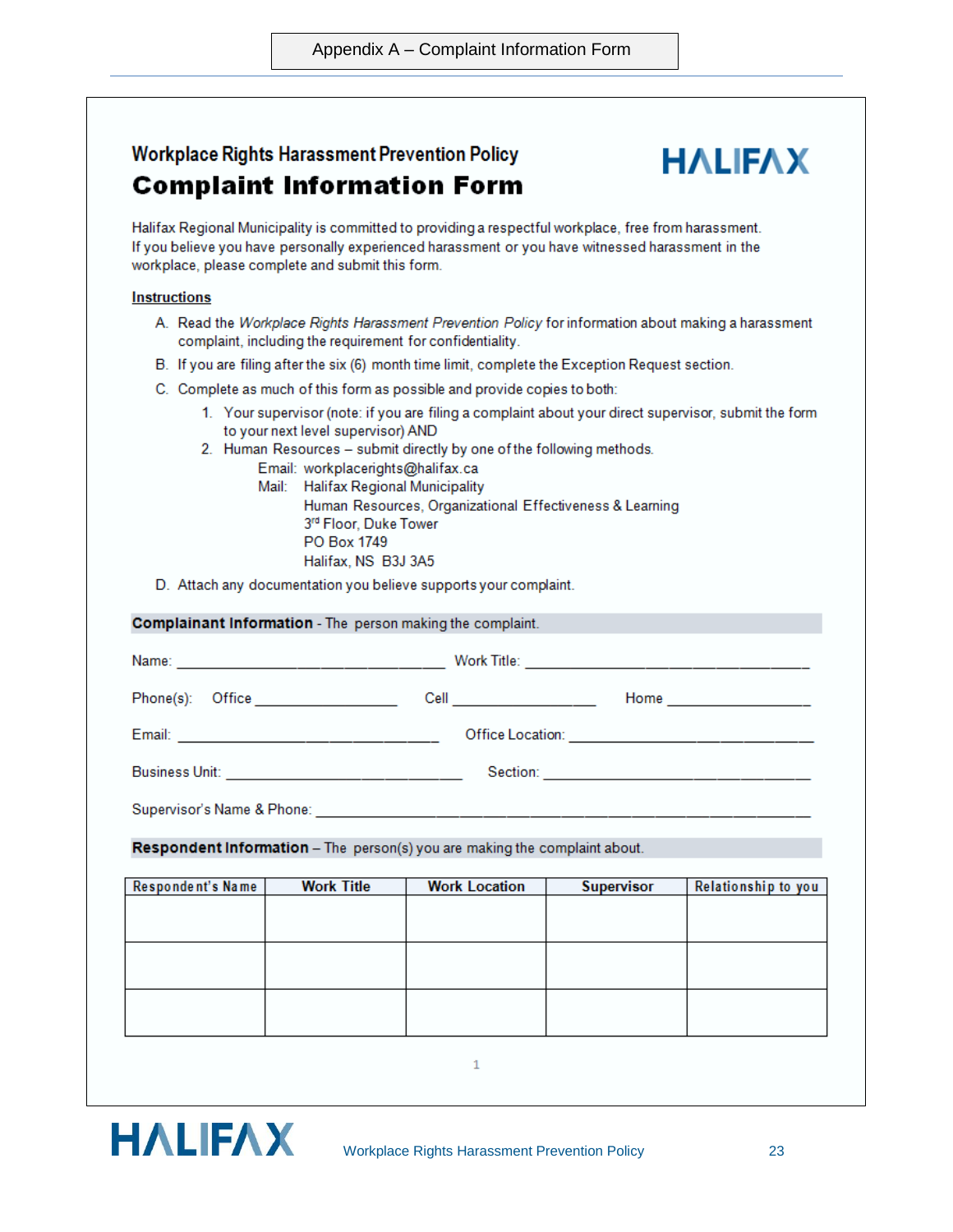#### Exception Request - Filing past the time limit.

If you are filing after the six (6) month time limit, describe the reason you were unable to file the complaint within the standard timeframe.

#### Statement - Describe the complaint.

Please provide a summary of the harassing behaviour. At a minimum, include:

- A description of the incident
- Date(s) the behaviour occurred
- Location where the behaviour occurred
- . Any Witnesses who were present for the incident and observed the behaviour

Note: If you require additional room for your statement, please continue on page 4.

 $\overline{2}$ 

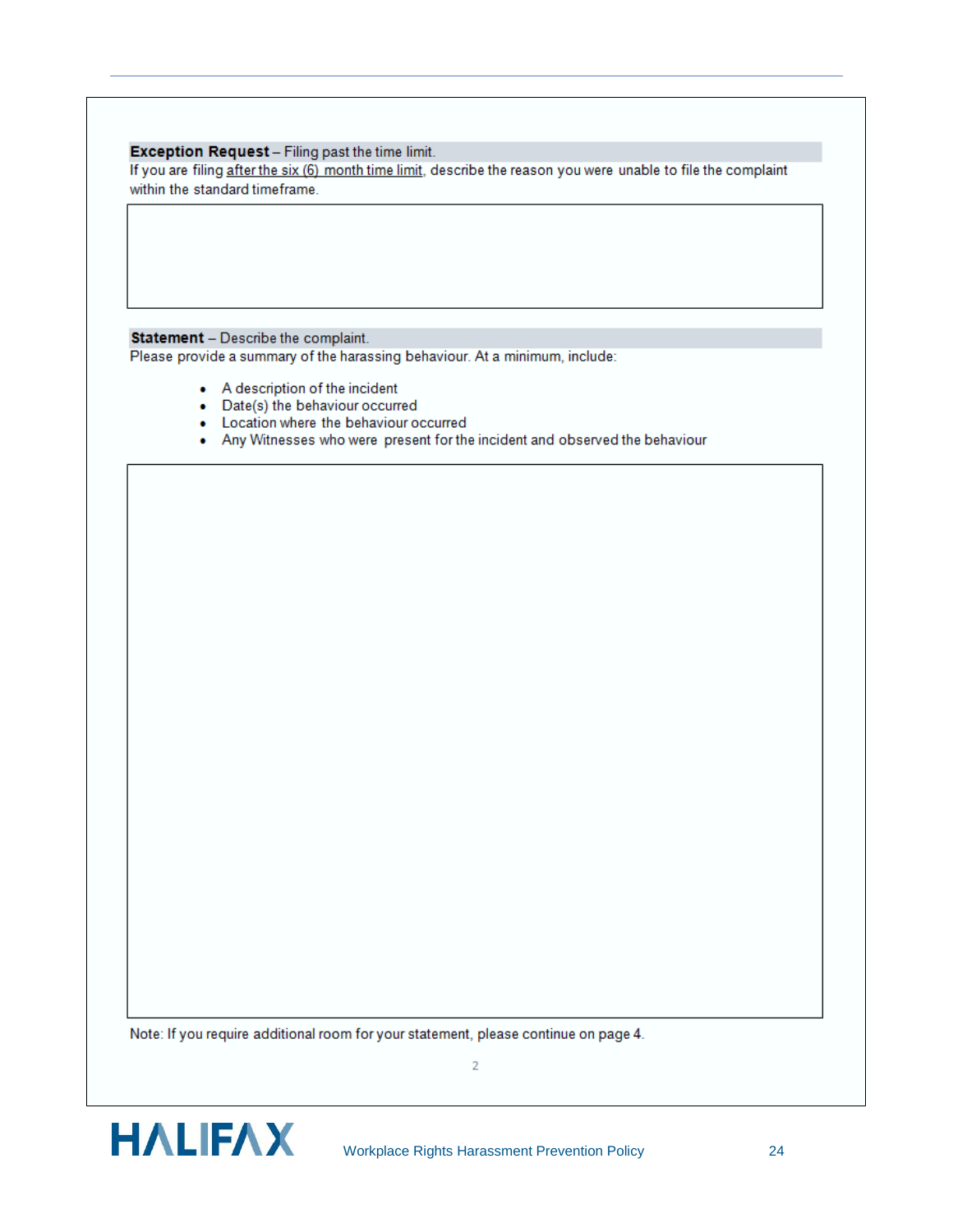| $\Box$ Yes | $\Box$ No                                                                                                             |
|------------|-----------------------------------------------------------------------------------------------------------------------|
|            |                                                                                                                       |
|            |                                                                                                                       |
|            | To the best of your knowledge, what has been done to date to try and resolve this matter?                             |
|            |                                                                                                                       |
|            |                                                                                                                       |
|            |                                                                                                                       |
|            |                                                                                                                       |
|            |                                                                                                                       |
|            | $\Box$ No<br>Is this matter currently being addressed by any other process?<br>$\Box$ Yes                             |
|            | If you answered Yes, what process?<br>□ Union Grievance<br>□ NS Human Rights Commission<br><b>Other Communication</b> |
|            |                                                                                                                       |
|            | Would you be satisfied with stoppage of the behaviour and an apology as a resolution for this complaint?              |
| $\Box$ Yes | $\Box$ No                                                                                                             |
|            | If No, do you have any other suggestions for resolving this matter?                                                   |
|            |                                                                                                                       |
|            |                                                                                                                       |
|            |                                                                                                                       |
|            |                                                                                                                       |
|            |                                                                                                                       |
|            |                                                                                                                       |
|            |                                                                                                                       |
|            |                                                                                                                       |
|            |                                                                                                                       |
|            | Affirmation - Confirming your claim.                                                                                  |
|            | I am submitting this Complaint for review under the Workplace Rights Harassment Prevention Policy.                    |
| ٠          | I declare that I am making this complaint in good faith.                                                              |
| ۰          | I believe the information on this form is true to the best of my knowledge.                                           |
| ۰          | I understand that the Respondent and authorized personnel will receive details of the allegation(s).                  |
| ۰          | I agree to maintain confidentiality as outlined in the Workplace Rights Harassment Prevention Policy.                 |
|            |                                                                                                                       |
|            |                                                                                                                       |
|            |                                                                                                                       |
|            |                                                                                                                       |
|            | 3                                                                                                                     |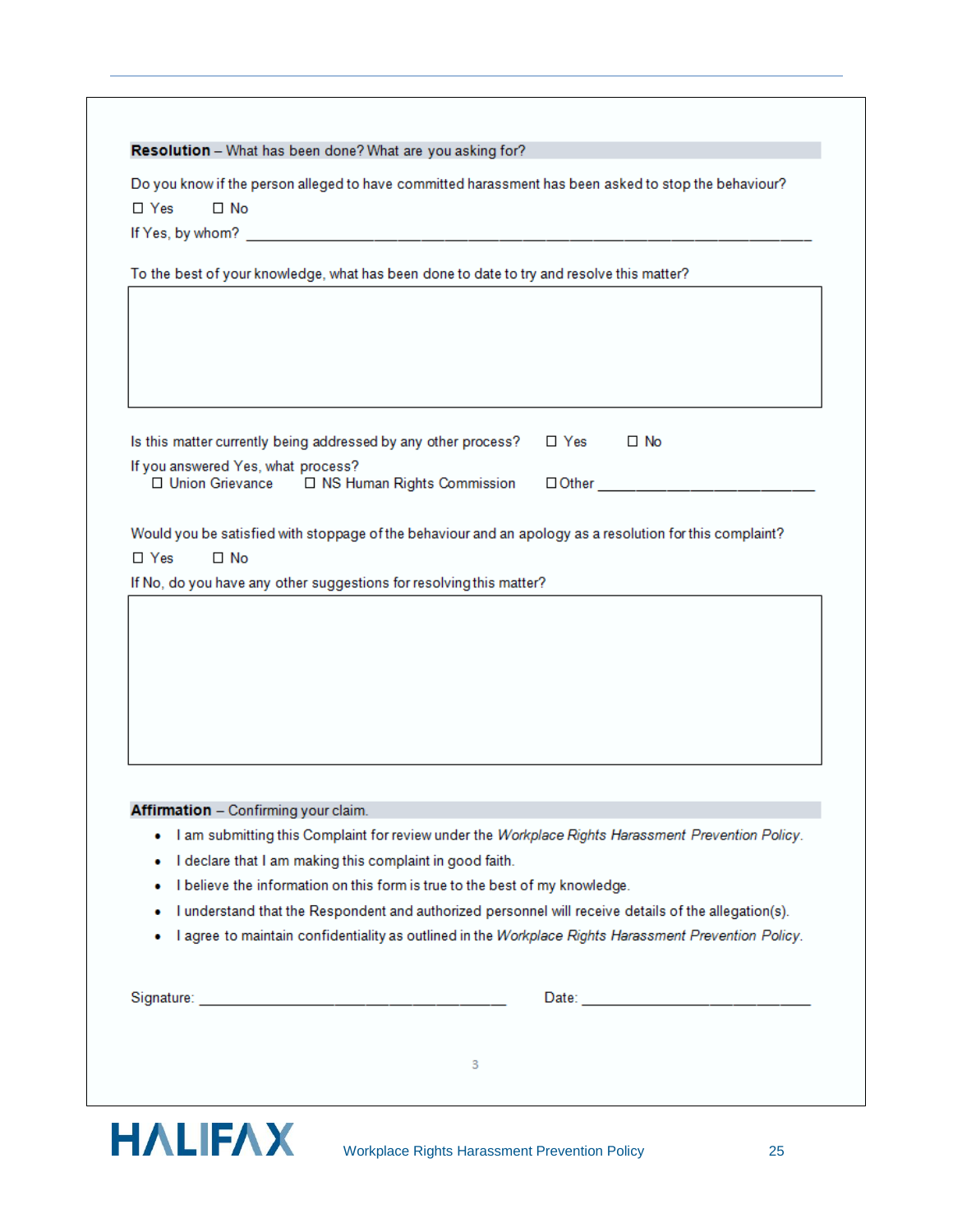

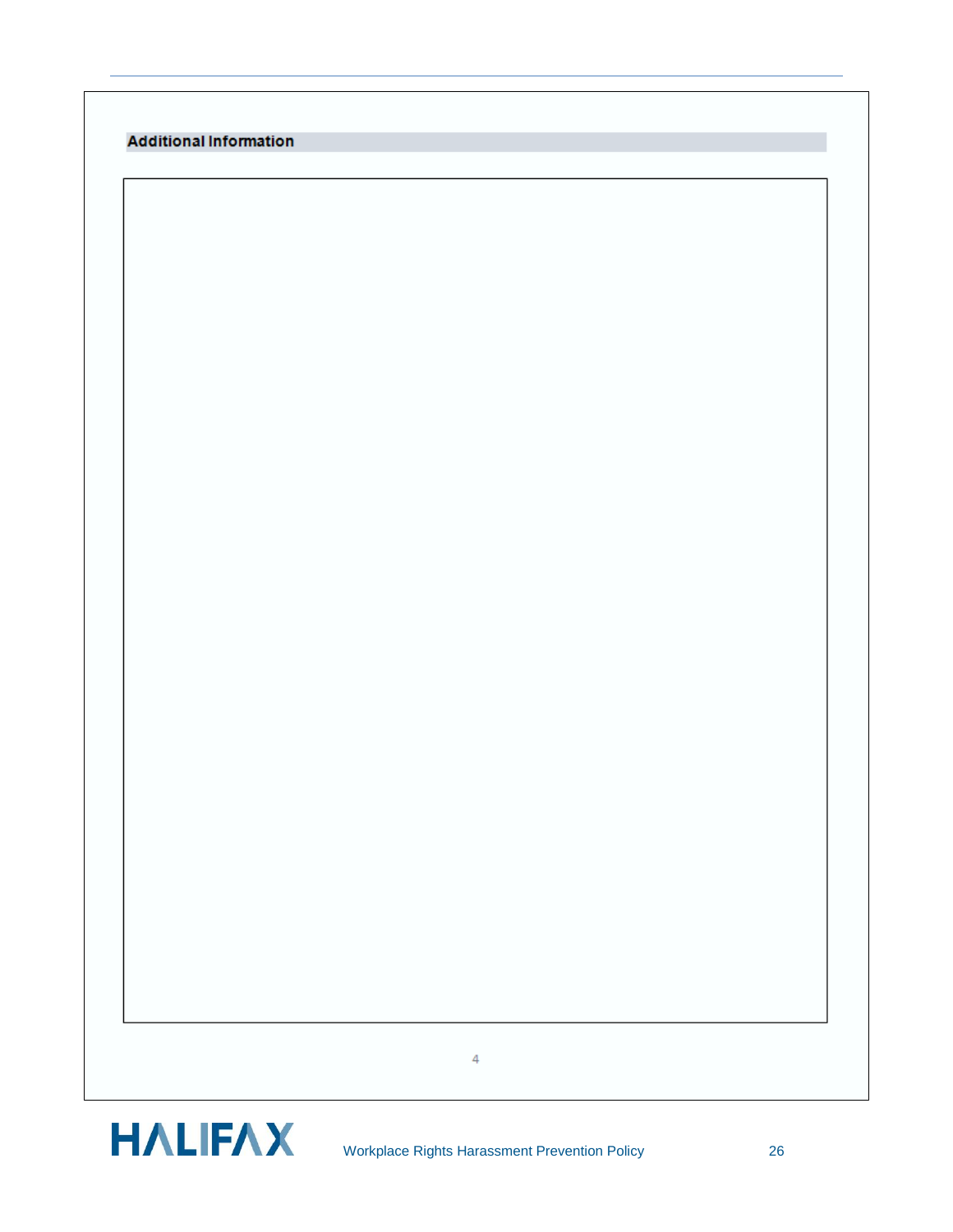|                       |                        | <b>Complaint Response Form</b>                                                                                                                                                                                                                                                                                         |                          |
|-----------------------|------------------------|------------------------------------------------------------------------------------------------------------------------------------------------------------------------------------------------------------------------------------------------------------------------------------------------------------------------|--------------------------|
| submitting this form. |                        | Halifax Regional Municipality is committed to providing a respectful workplace, free from harassment.<br>You have been named in a complaint of harassment under the Workplace Rights Harassment Prevention<br>Policy. You have the right to respond to the complaint with your view of the situation by completing and |                          |
| <b>Instructions</b>   |                        |                                                                                                                                                                                                                                                                                                                        |                          |
|                       |                        | A. Read the Workplace Rights Harassment Prevention Policy for information about responding to a<br>harassment complaint, including the requirement for confidentiality and ban on retaliation.                                                                                                                         |                          |
|                       |                        | B. Complete as much of this form as possible and provide copies to both:                                                                                                                                                                                                                                               |                          |
|                       | 1. Your supervisor AND |                                                                                                                                                                                                                                                                                                                        |                          |
|                       |                        | 2. Human Resources - submit directly by one of the following methods.                                                                                                                                                                                                                                                  |                          |
|                       |                        | Email: workplacerights@halifax.ca                                                                                                                                                                                                                                                                                      |                          |
|                       |                        | Mail: Halifax Regional Municipality<br>Human Resources, Organizational Effectiveness & Learning<br>3rd Floor, Duke Tower<br>PO Box 1749<br>Halifax, NS B3J 3A5                                                                                                                                                         |                          |
|                       |                        | C. Attach any documentation you believe supports your response.                                                                                                                                                                                                                                                        |                          |
|                       |                        | Respondent Information - The person making the response to a complaint.                                                                                                                                                                                                                                                |                          |
| Name:                 |                        | Work Title:                                                                                                                                                                                                                                                                                                            |                          |
|                       |                        | Phone(s): Office _________________<br>Cell _________________                                                                                                                                                                                                                                                           | Home ___________________ |
|                       |                        |                                                                                                                                                                                                                                                                                                                        |                          |
|                       |                        |                                                                                                                                                                                                                                                                                                                        |                          |
|                       |                        |                                                                                                                                                                                                                                                                                                                        |                          |

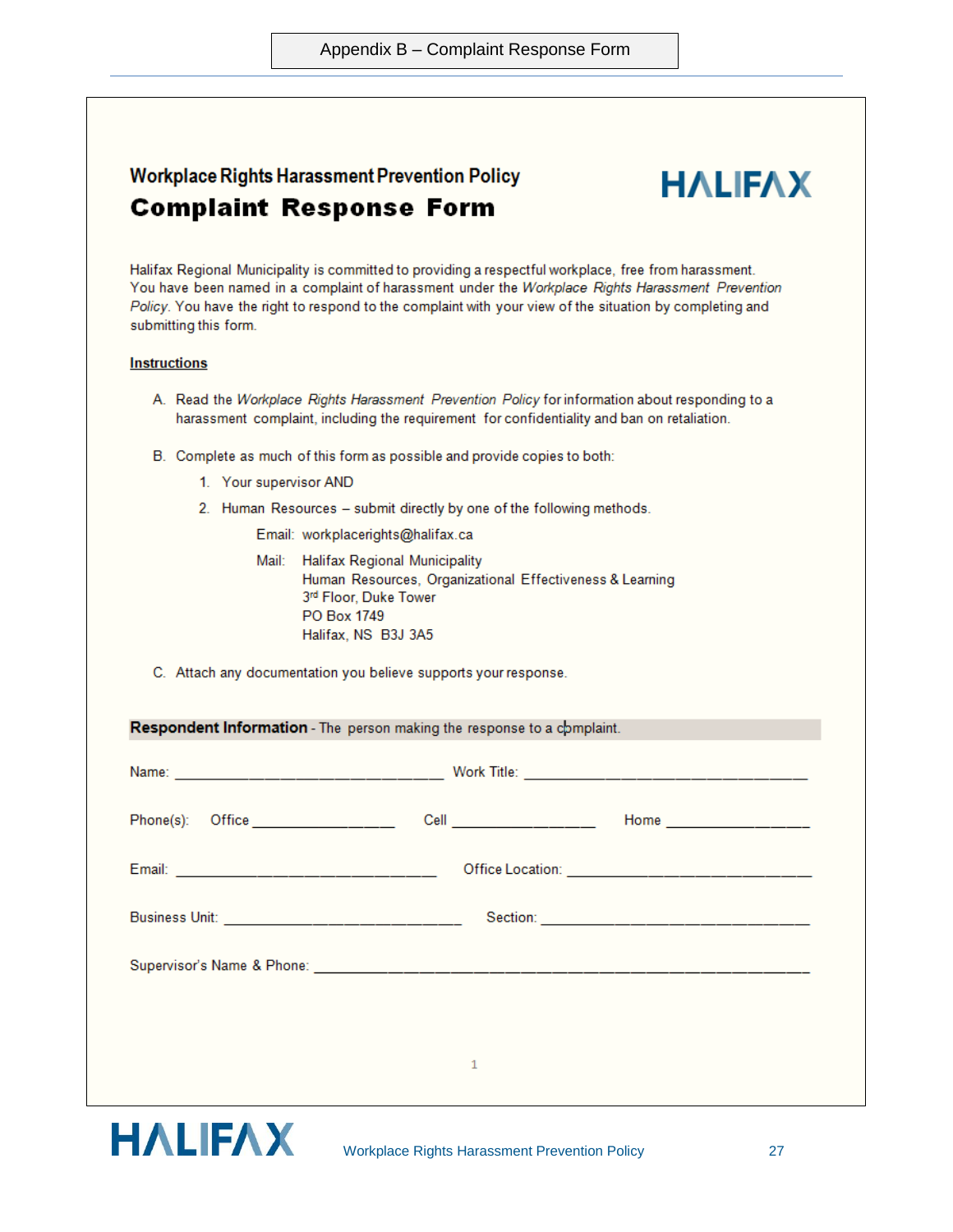#### Statement - Describe your response to the complaint.

In the space provided, please respond to the allegation(s) that have been detailed in the complaint against you. At a minimum, include:

- Whether you acknowledge or deny the allegation(s)
- A description of the incident from your point of view
- . Any Witnesses who were present for the incident

Note: If you require additional room for your statement, please continue on page 4.

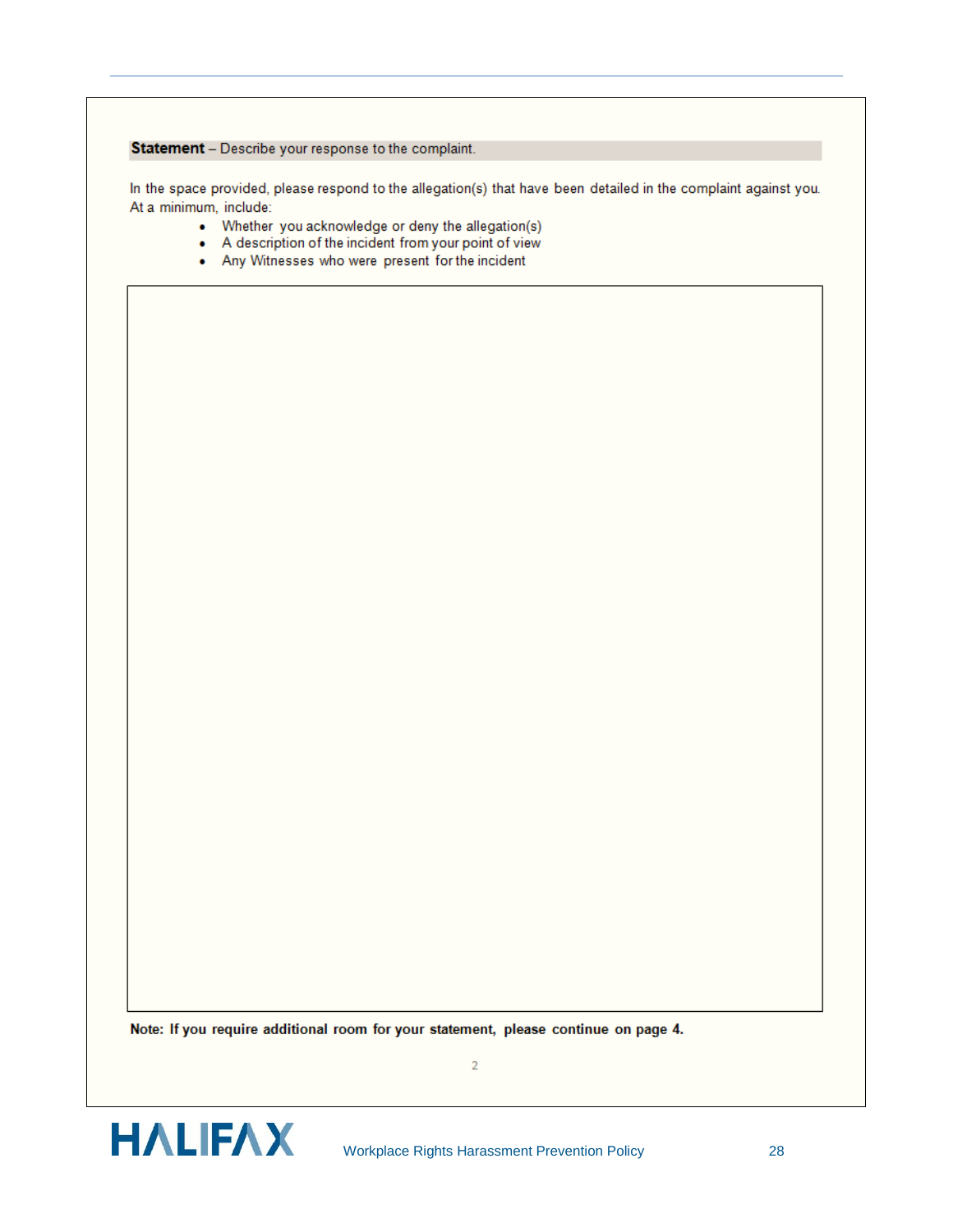|  |  |  |  |  | Resolution - What has been done? What do you suggest? |
|--|--|--|--|--|-------------------------------------------------------|
|--|--|--|--|--|-------------------------------------------------------|

Describe any actions you have taken to date to try and resolve this matter?

Do you have any suggestions for resolving this matter?

#### Affirmation - Confirming your response.

- . I am submitting this Response for review under the Workplace Rights Harassment Prevention Policy.
- . I believe the information on this form is true to the best of my knowledge.
- I understand that the Complainant and authorized personnel will receive details of this Response.
- . I agree to maintain confidentiality as outlined in the Workplace Rights Harassment Prevention Policy.
- . I understand that retaliation is strictly prohibited by the Workplace Rights Harassment Prevention Policy.

| Signature: |  |  |
|------------|--|--|
|            |  |  |
|            |  |  |
|            |  |  |



 $\overline{3}$